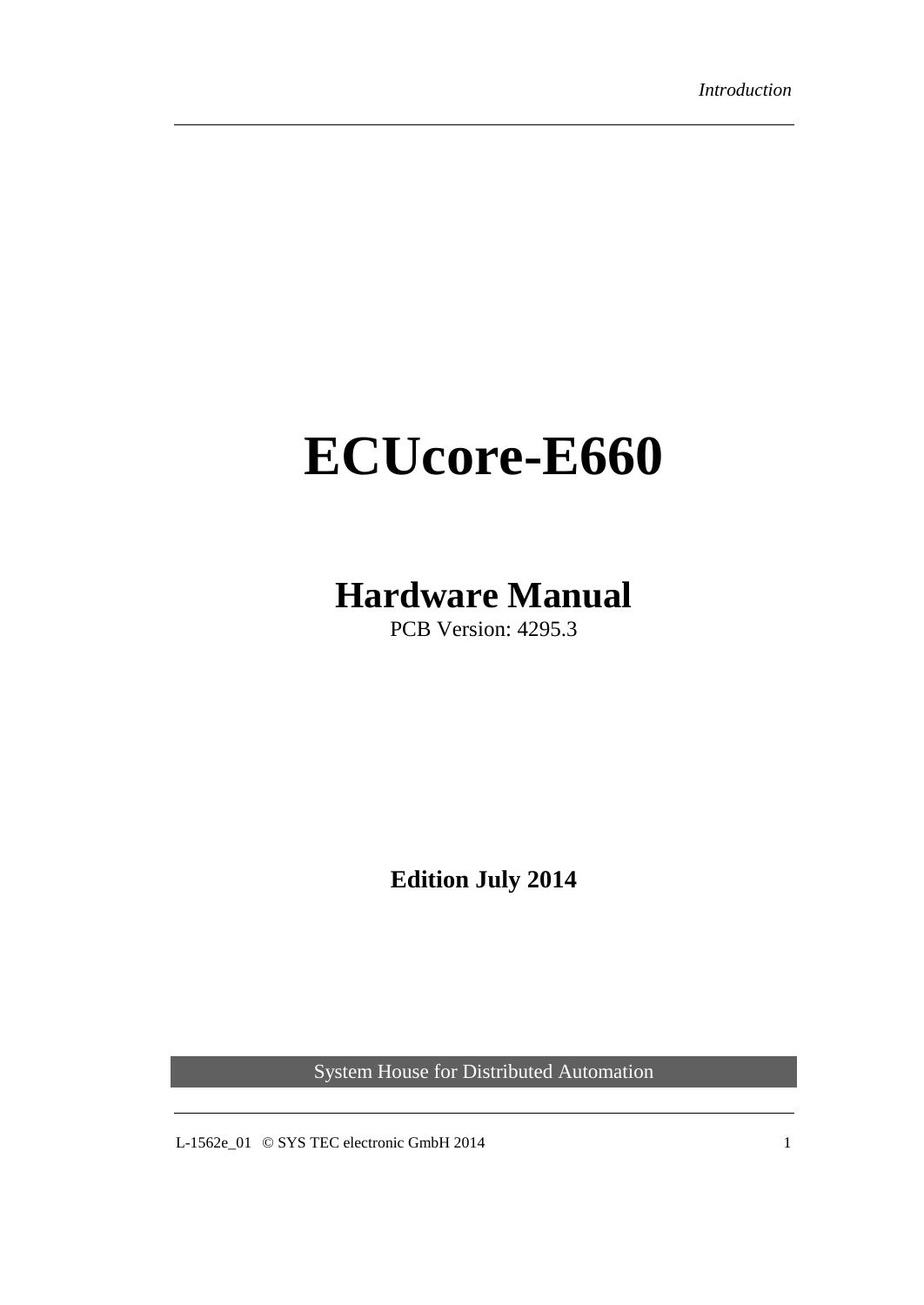# **Status / Changes**

Status: released

| <b>Date/Version</b> | <b>Section</b> | <b>Change</b>   | <b>Editor</b>    |
|---------------------|----------------|-----------------|------------------|
| L-1562e_01          |                | initial version | <b>B.</b> Rudert |
|                     |                |                 |                  |
|                     |                |                 |                  |
|                     |                |                 |                  |
|                     |                |                 |                  |
|                     |                |                 |                  |
|                     |                |                 |                  |
|                     |                |                 |                  |
|                     |                |                 |                  |
|                     |                |                 |                  |
|                     |                |                 |                  |
|                     |                |                 |                  |
|                     |                |                 |                  |
|                     |                |                 |                  |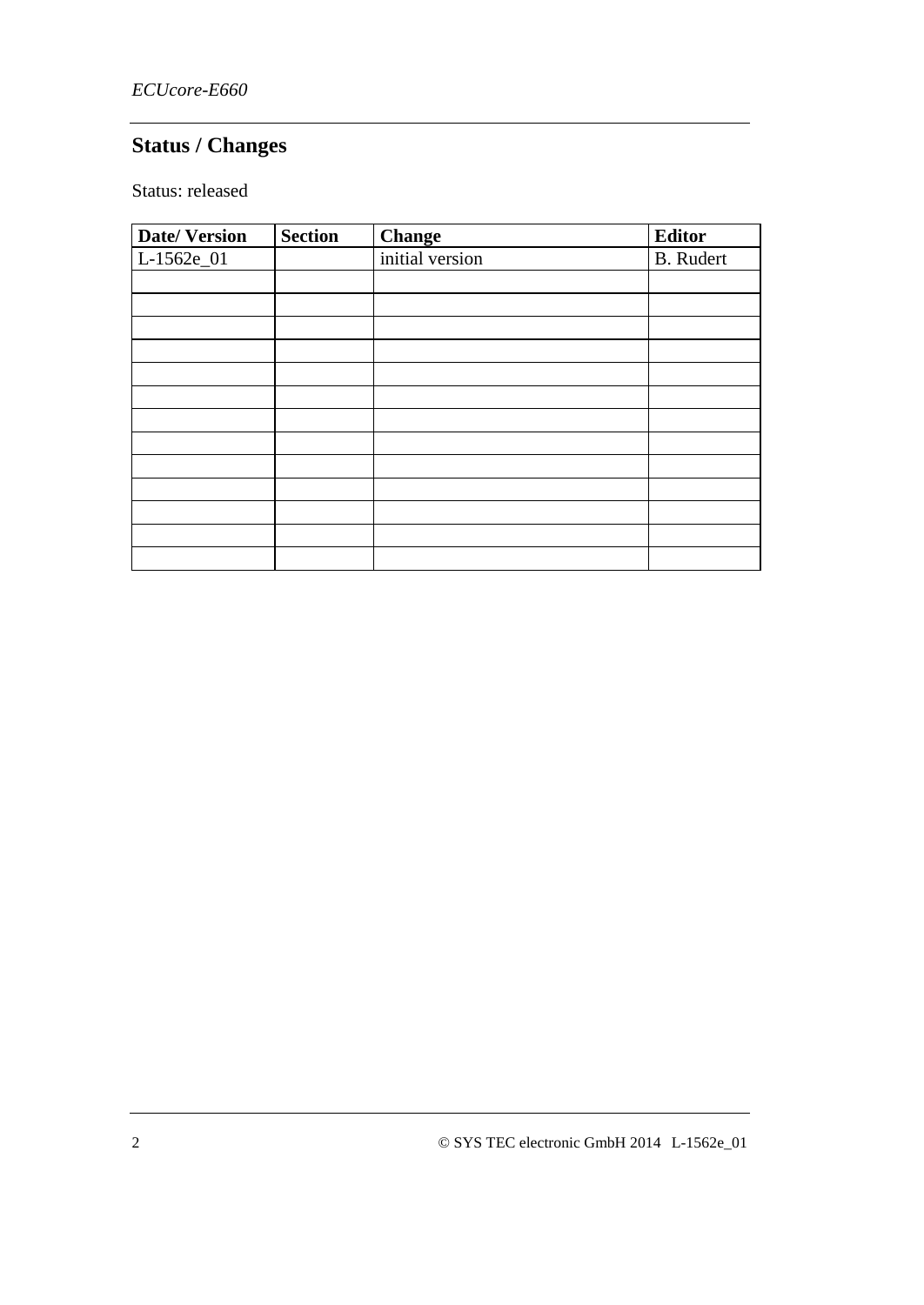This manual contains descriptions for copyrighted products, which are not explicitly indicated as such. The absence of the trademark  $(\circledcirc)$  symbol does not infer that a product is not protected. Additionally, registered patents and trademarks are similarly not expressly indicated in this manual.

The information in this document has been carefully checked and is believed to be entirely reliable. However, SYS TEC electronic GmbH assumes no responsibility for any inaccuracies. SYS TEC electronic GmbH neither gives any guarantee nor accepts any liability whatsoever for consequential damages resulting from the use of this manual or its associated product. SYS TEC electronic GmbH reserves the right to alter the information contained herein without prior notification and accepts no responsibility for any damages, which might result.

Additionally, SYS TEC electronic GmbH offers no guarantee nor accepts any liability for damages arising from the improper usage or improper installation of the hardware or software. SYS TEC electronic GmbH further reserves the right to alter the layout and/or design of the hardware without prior notification and accepts no liability for doing so.

 Copyright 2014 SYS TEC electronic GmbH. rights – including those of translation, reprint, broadcast, photomechanical or similar reproduction and storage or processing in computer systems, in whole or in part – are reserved. No reproduction may occur without the express written consent from SYS TEC electronic GmbH.

|                              | WORLDWIDE                                                                             |
|------------------------------|---------------------------------------------------------------------------------------|
| Address:                     | SYS TEC electronic GmbH<br>Am Windrad 2<br>D-08468 Heinsdorfergrund<br><b>GERMANY</b> |
| Ordering<br>Information:     | $+49(3765)38600-0$<br>info@systec-electronic.com                                      |
| <b>Technical</b><br>Support: | $+49(3765)38600-0$<br>support@systec-electronic.com                                   |
| Fax:                         | $+49(3765)38600 - 4100$                                                               |
| Website:                     | http://www.systec-electronic.com                                                      |

1st Edition July 2014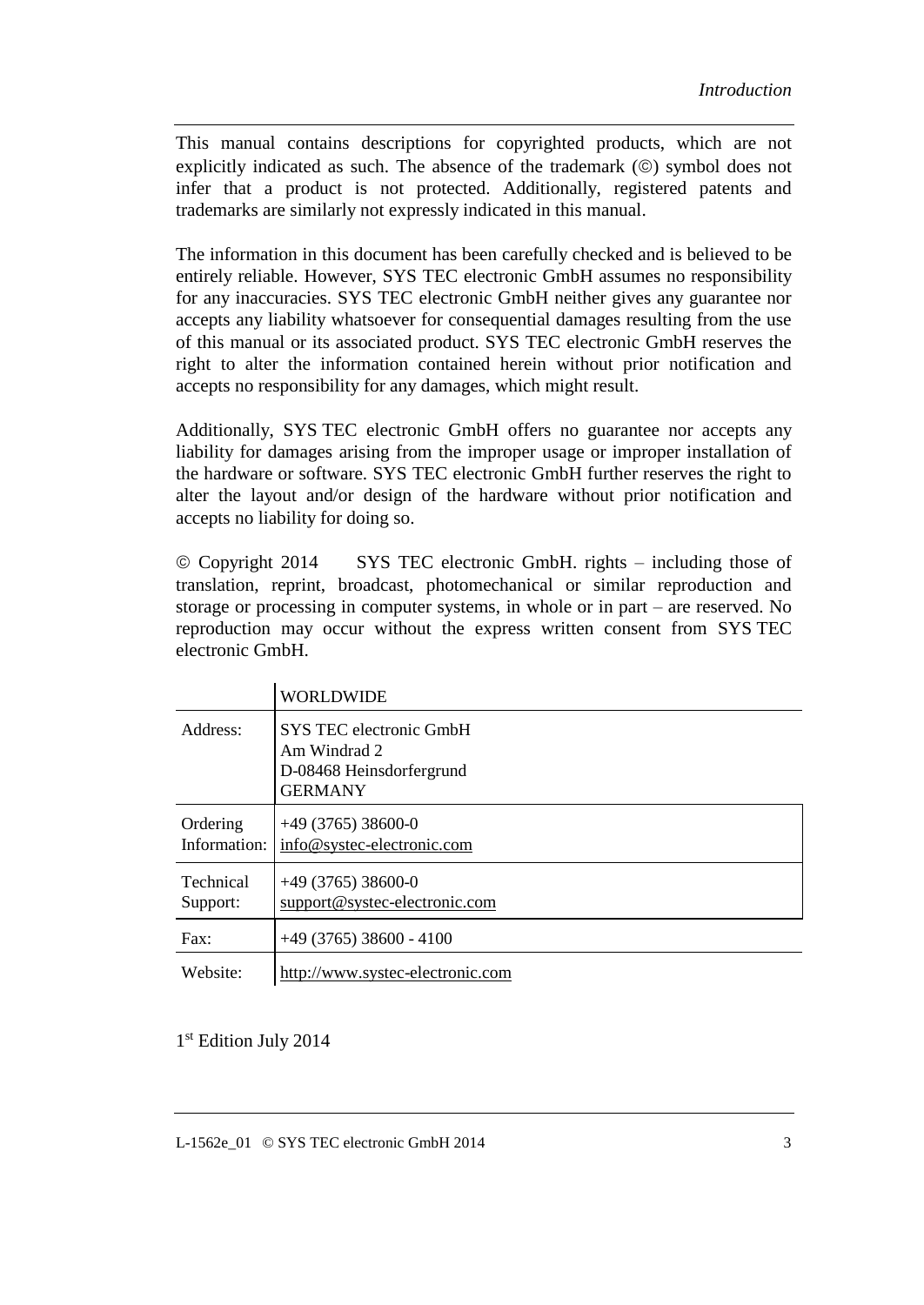| 1                       |     |       |  |
|-------------------------|-----|-------|--|
| $\overline{2}$          |     |       |  |
| 3                       |     |       |  |
|                         | 3.1 |       |  |
|                         | 3.2 |       |  |
| $\overline{\mathbf{4}}$ |     |       |  |
|                         | 4.1 |       |  |
|                         | 4.2 |       |  |
|                         |     |       |  |
|                         | 4.3 |       |  |
|                         | 4.4 |       |  |
|                         | 4.5 |       |  |
|                         | 4.6 |       |  |
|                         | 4.7 |       |  |
|                         | 4.8 |       |  |
|                         |     | 4.8.1 |  |
|                         |     | 4.8.2 |  |
|                         |     | 4.8.3 |  |
|                         | 4.9 |       |  |
|                         |     | 4.9.1 |  |
|                         |     |       |  |
|                         |     |       |  |
|                         |     |       |  |
|                         |     |       |  |
|                         |     |       |  |
|                         |     |       |  |
|                         |     |       |  |
|                         |     |       |  |
|                         |     |       |  |
| 5                       |     |       |  |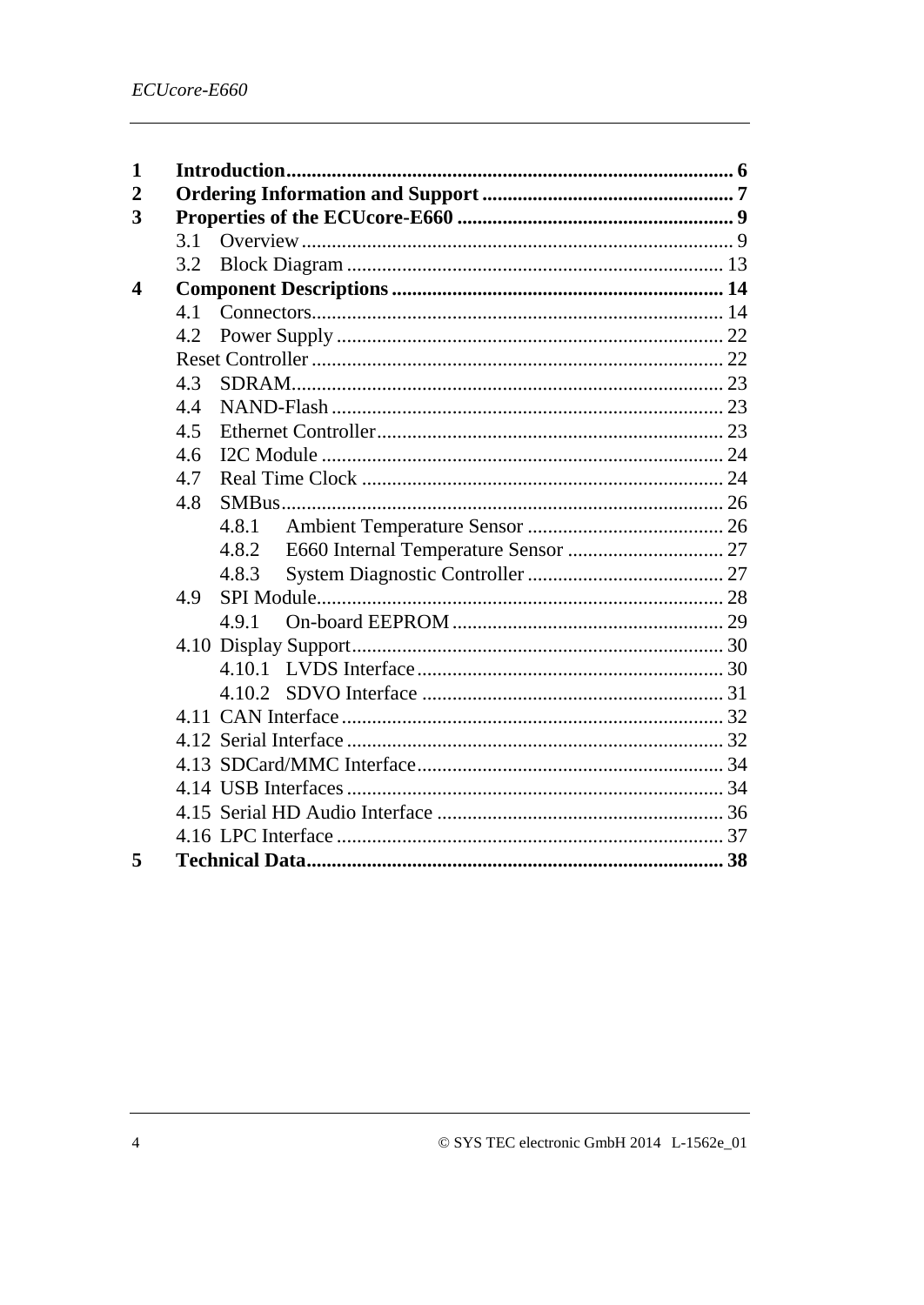# **Index of figures and tables**

| Table 1:  |                                                          |  |
|-----------|----------------------------------------------------------|--|
| Table 2:  |                                                          |  |
| Table 3:  |                                                          |  |
| Table 4:  |                                                          |  |
| Table 5:  | Signal description connector X1400/X1401/X1402/X1403  21 |  |
| Table 6:  |                                                          |  |
| Table 7:  |                                                          |  |
| Table 8:  |                                                          |  |
| Table 9:  |                                                          |  |
| Table 10: |                                                          |  |
| Table 11: |                                                          |  |
| Table 12: |                                                          |  |
| Table 13: |                                                          |  |
| Table 14: |                                                          |  |
| Table 15: |                                                          |  |
| Figure 1: |                                                          |  |
| Figure 2: |                                                          |  |
| Figure 3: |                                                          |  |
| Figure 4: |                                                          |  |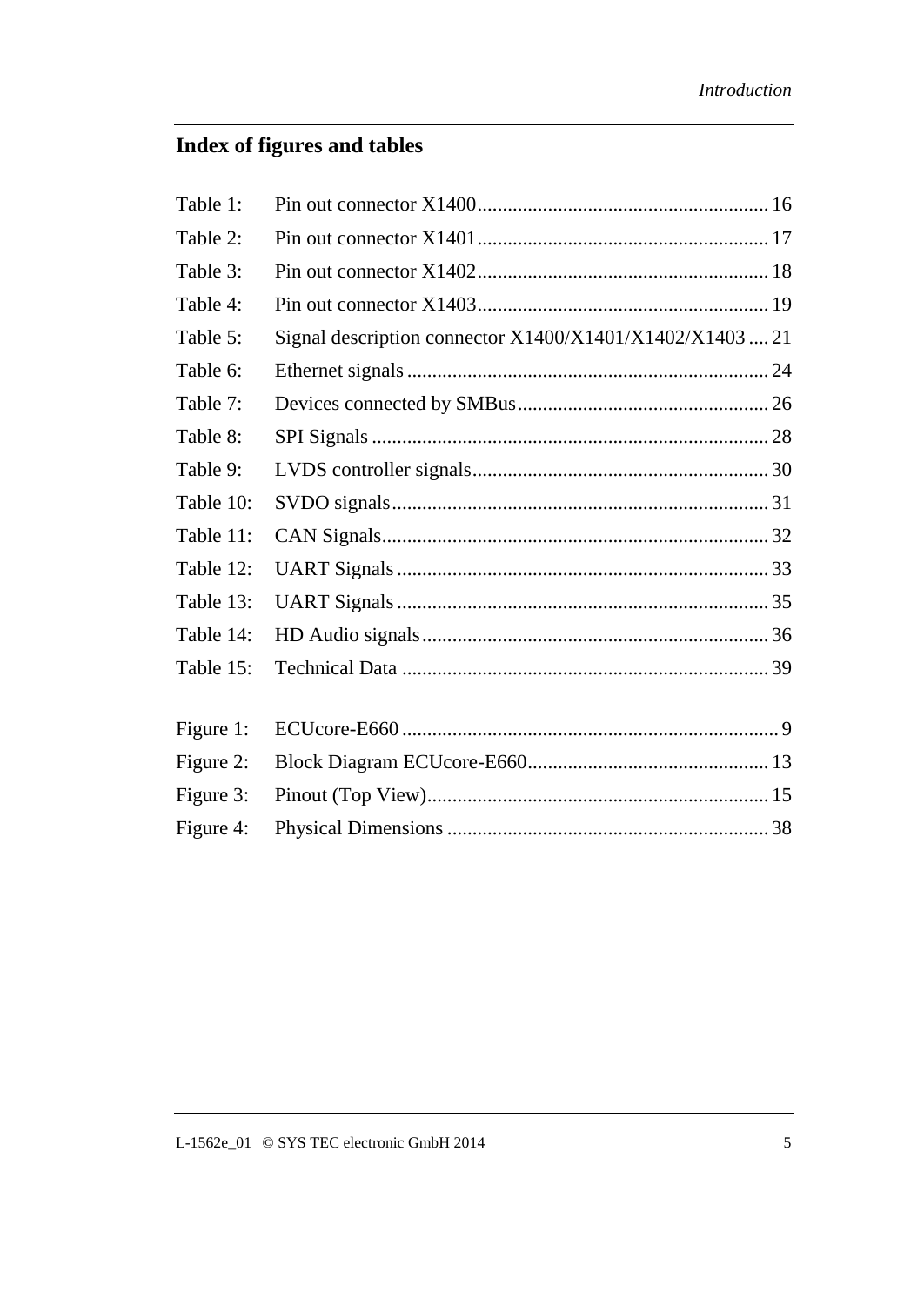# **1 Introduction**

This manual describes the function and technical data for the ECUcore-E660, but not for the microprocessor Intel Atom E660 or any other supplemental products. Please refer to the corresponding manuals and documentation for any other products you may use.

Low-active signals are denoted by a  $\sqrt{ }$  in front of the signal name (i.e. "/RD"). The representation "0" indicates a logical-zero or lowlevel signal. A "1" is the synonym for a logical one or high-level signal.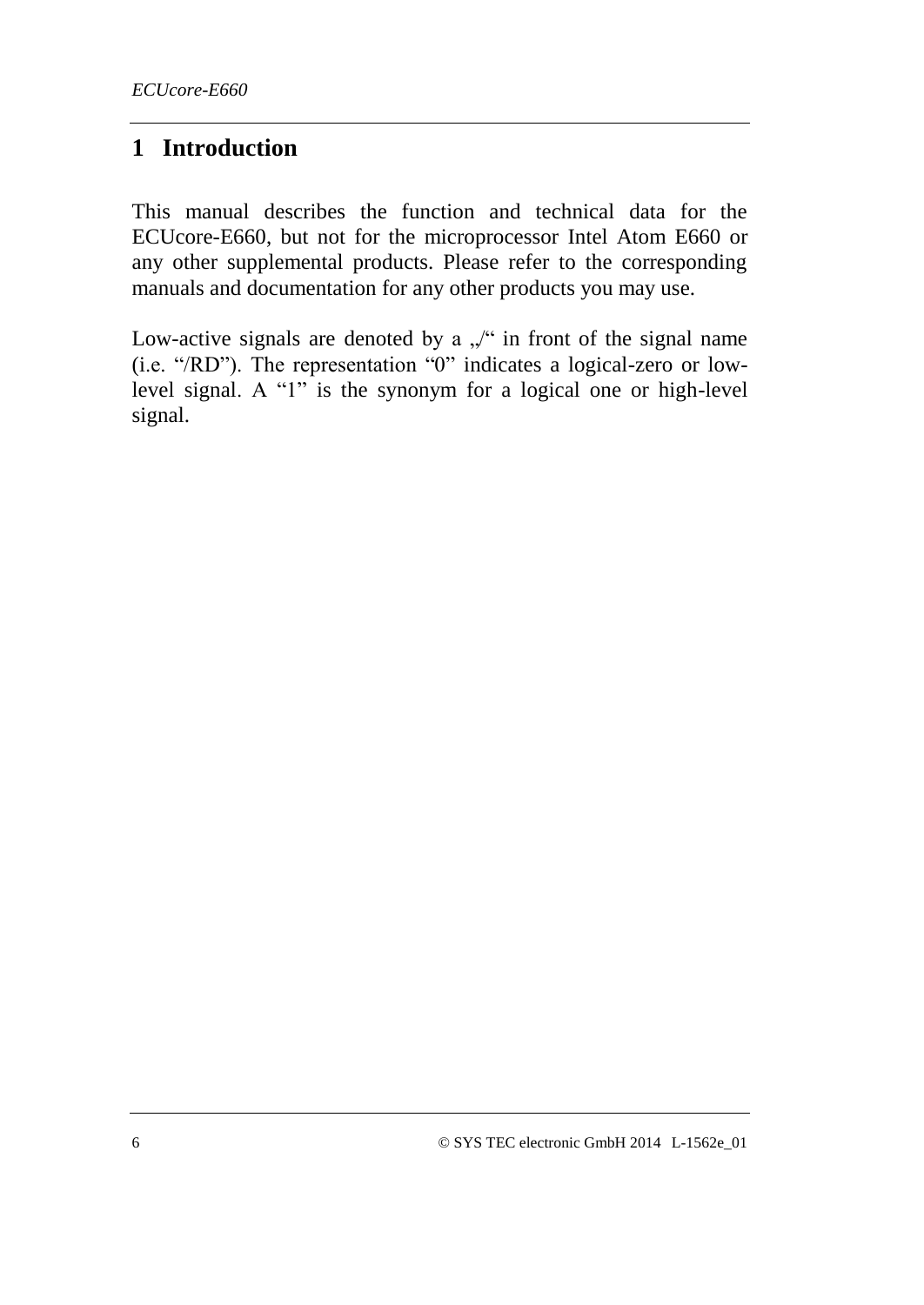# **2 Ordering Information and Support**

| Order Number | <b>Version</b>               |
|--------------|------------------------------|
| 4001027      | ECUcore-E660                 |
| 4002016      | Development Kit ECUcore-E660 |

#### **The ECUcore-E660 features:**

- High-performance CPU kernel (Intel Atom E660 1.3 GHz CPU at 1.0 GHz, 512KiB L2-Cache)
- 1 GByte SDRAM Memory, 4GByte FLASH Memory
- 1 MiB dedicated Video RAM
- LVDS LCD Controller supports up to 1280x768 pixel resolution with 24-bit color depth
- SDVO LCD Interface supports up to 1280x1024 pixel @ 85 Hz resolution with 24-bit color depth
- 6 USB Host interfaces
- 1 USB Device interfaces
- Possibility for connecting HMI devices such as USB Keyboard, USB Mouse and DVI Graphic Cards
- 2x 10/100/1000 Mbps Ethernet LAN interface
- 2x CAN 2.0B interface, usable as CANopen Manager
- 4x asynchronous serial ports (UART)
- 14 General purpose digital in/ouputs
- Externally usable SPI and I2C
- SMBus and LPC Bus
- On-board peripherals: RTC, temperature sensors, watchdog, SDC , Single power supply 5V (all other voltages are derived on-board)
- ESD Handling Instructions (printed version)

Making available a complete single board computer subassembly as an insertready core module with small dimensions, reduces effort and costs significantly for the development of user-specific controls. The ECUcore-E660 is also very well suitable as basic component for custom specific HMI devices as well as an intelligent network node for decentralized processing of process signals.

The default I/O configuration can be adapted for specific application requirements by using the Driver Development Kit (SO-1117). Saving the user application in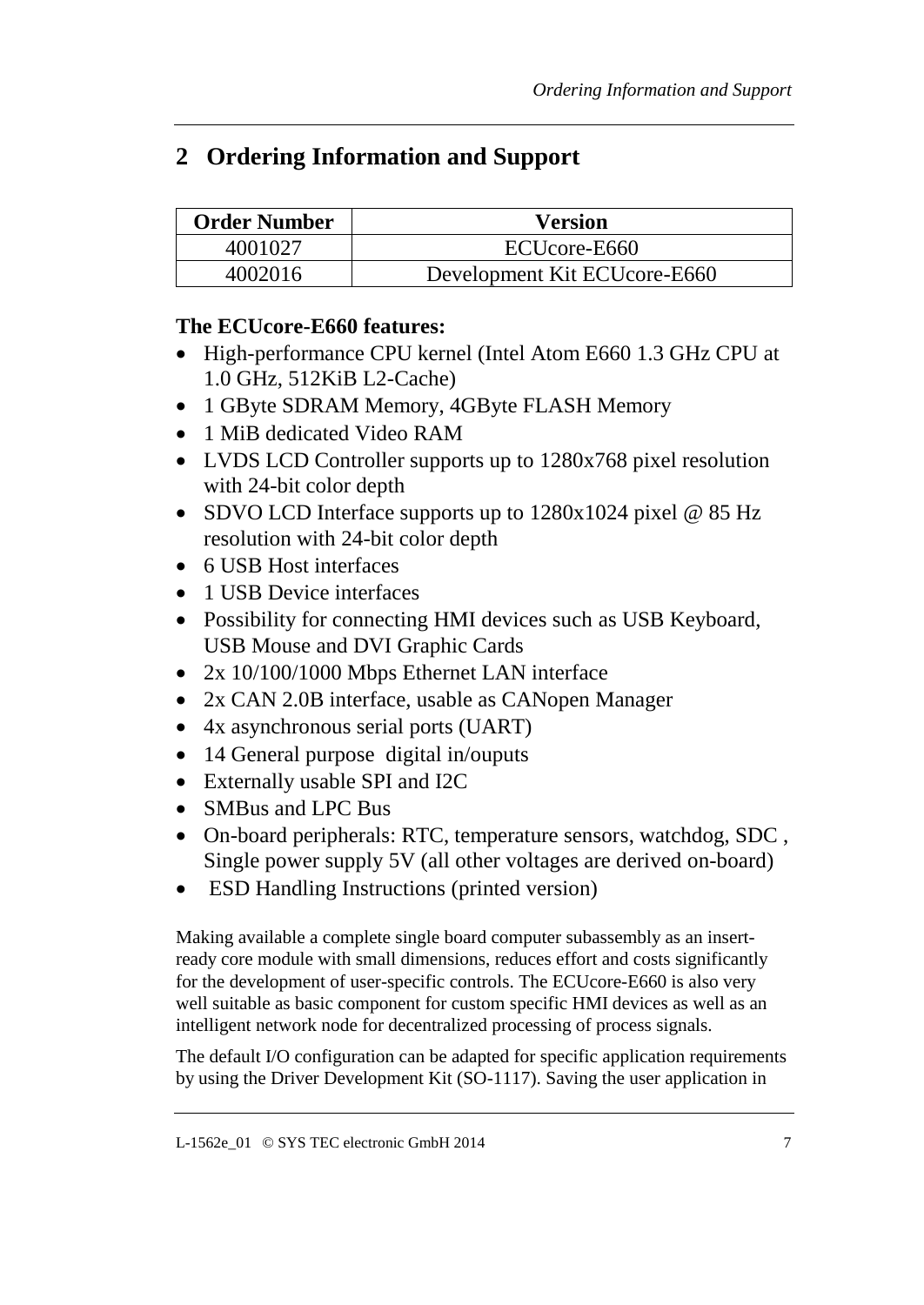the on-board Flash-Disk of the module allows an automatic restart in case of power breakdown.

Das ECUcore-E660 is based on Embedded Linux as operating system. This allows for simultaneous execution of several user-specific programs.

The Embedded Linux applied to the ECUcore-E660 is licensed under GNU General Public License, version 2. Appendix A contains the license text. All sources of LinuxBSP are included in the VMware-Image of the Linux development system (SO-1116). If you require the LinuxBSP sources independently from the VMware-Image of the Linux development system, please contact our support:

[support@systec-electronic.com](../AppData/Roaming/Microsoft/Word/support@systec-electronic.com)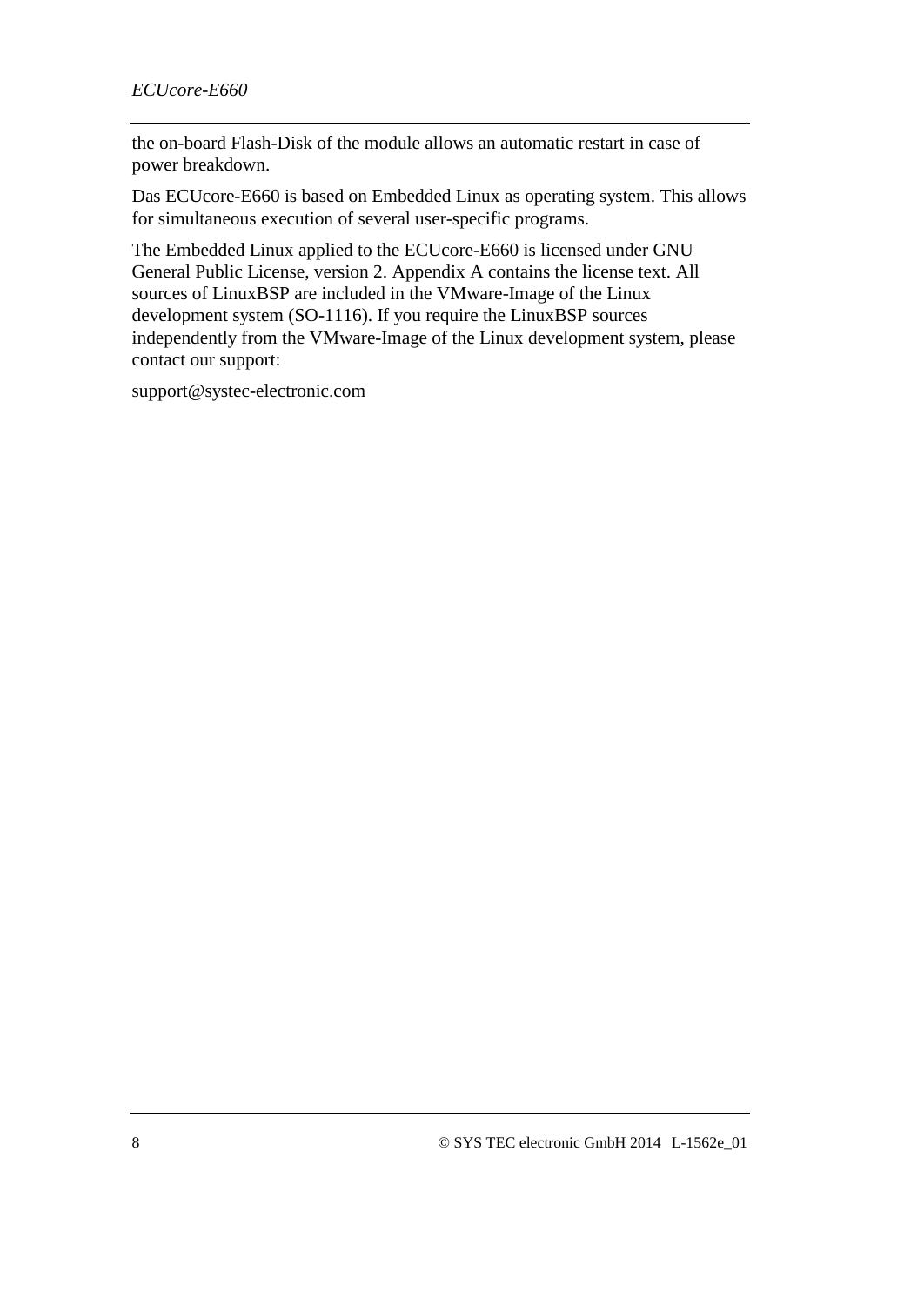# **3 Properties of the ECUcore-E660**

#### **3.1 Overview**

The ECUcore-E660 is another innovative product that extends the SYS TEC electronic GmbH product range within the field of control applications. In the form of an insert-ready core module ("Core"), it provides to the user a complete single board computer subassembly that is programmable under Linux and has available an integrated Target Visualization. Due to CAN, USB and Ethernet interfaces, the ECUcore-E660 is best suitable to realize custom specific HMI (**H**uman **M**achine **I**nterface) applications.



*Figure 1: ECUcore-E660*

The dimensions of the board are 105 mm x 80 mm and it includes four board connectors which makes it multifunctional in embedded systems.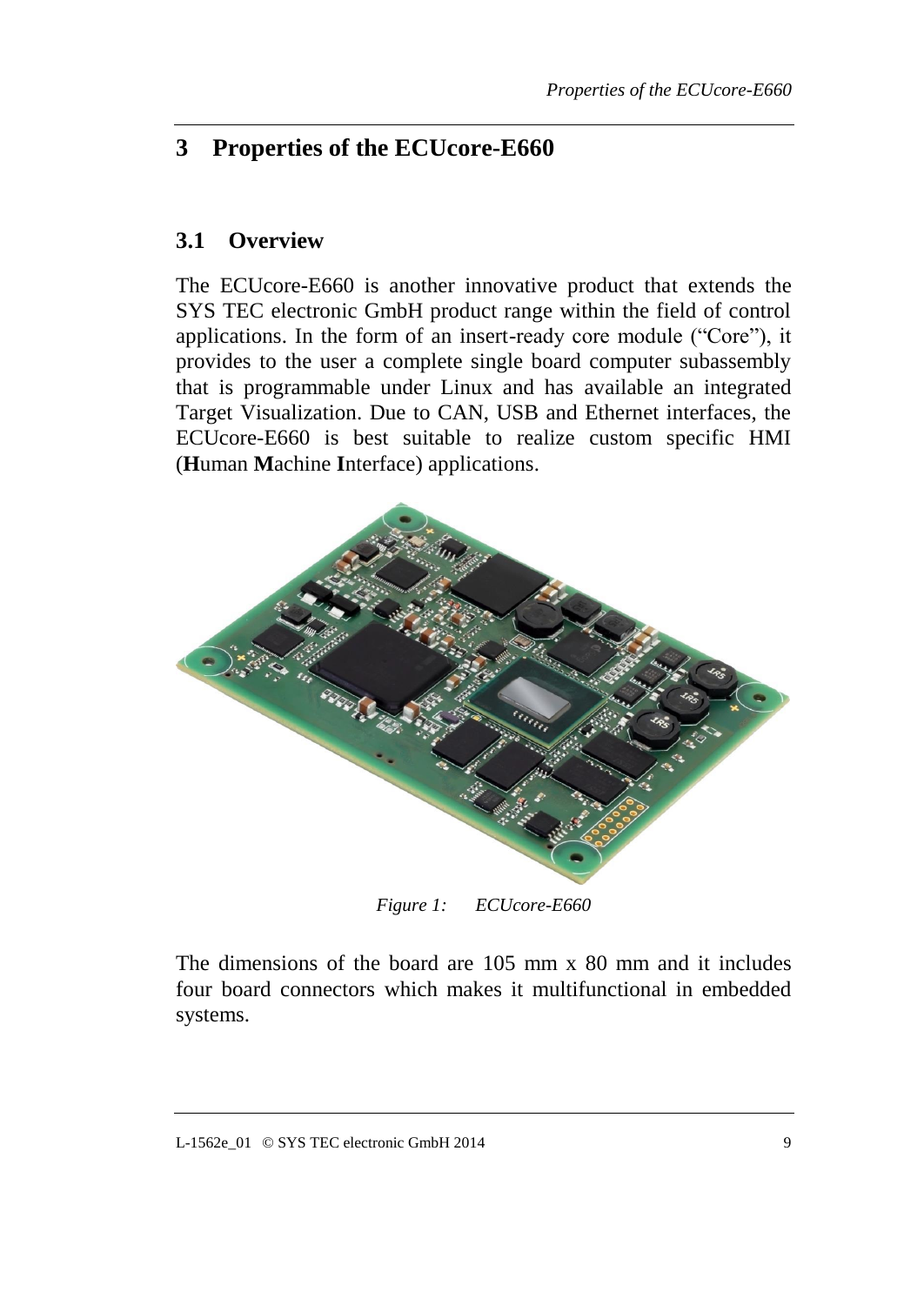The ECUcore-E660 features an Intel Atom E660T microprocessor. It is a highly-integrated 32-bit microprocessor based on the Intel x86 "Tunnel Creek" architecture.

The interconnection to a customer board is possible through a pair of low-density (0,8mm pitch) connectors with 320 pins in total.

The ECUcore-E660 includes the following features:

- Internal features of the Intel Atom E660:
	- o Internal 1,3 GHz CPU-clock
	- o On die, 32 kB 4-way L1 Instruction Cache and 24 kB 6 way L1 Data Cache
	- o On die, 512 kB, 8-way L2 cache
	- o 32-bit physical address, 48-bit linear address size support
	- o Image processing unit (IPU)
	- o Support for IA 32-bit architecture
	- o Supports Intel® Virtualization Technology
	- $\circ$  (Intel® VT-x)
	- o Supports Intel® Hyper-Threading Technology two threads
	- o Advanced power management features including Enhanced Intel SpeedStep® Technology
	- o Deep Power Down Technology (C6)
	- o Intel® Streaming SIMD Extension 2 and 3 (Intel® SSE2 and Intel® SSE3) and Supplemental Streaming SIMD Extensions 3 (SSSE3) support
	- o Single-channel DDR2 memory controller
	- o 32-bit data bus
	- o Supports DDR2 800 MT/s data rates
	- o Integrated 2D/3D graphic engine
	- o LVDS Interface, maximum resolution 1280x768@60Hz, 18 or 24bpp
	- o Serial DVO Display Interface, maximum resolution 1280x1024@ 85Hz.
	- o PCI Express 1.0a, 4 independent x1 lanes
	- o LPC Interface, for attaching ISA bus based devices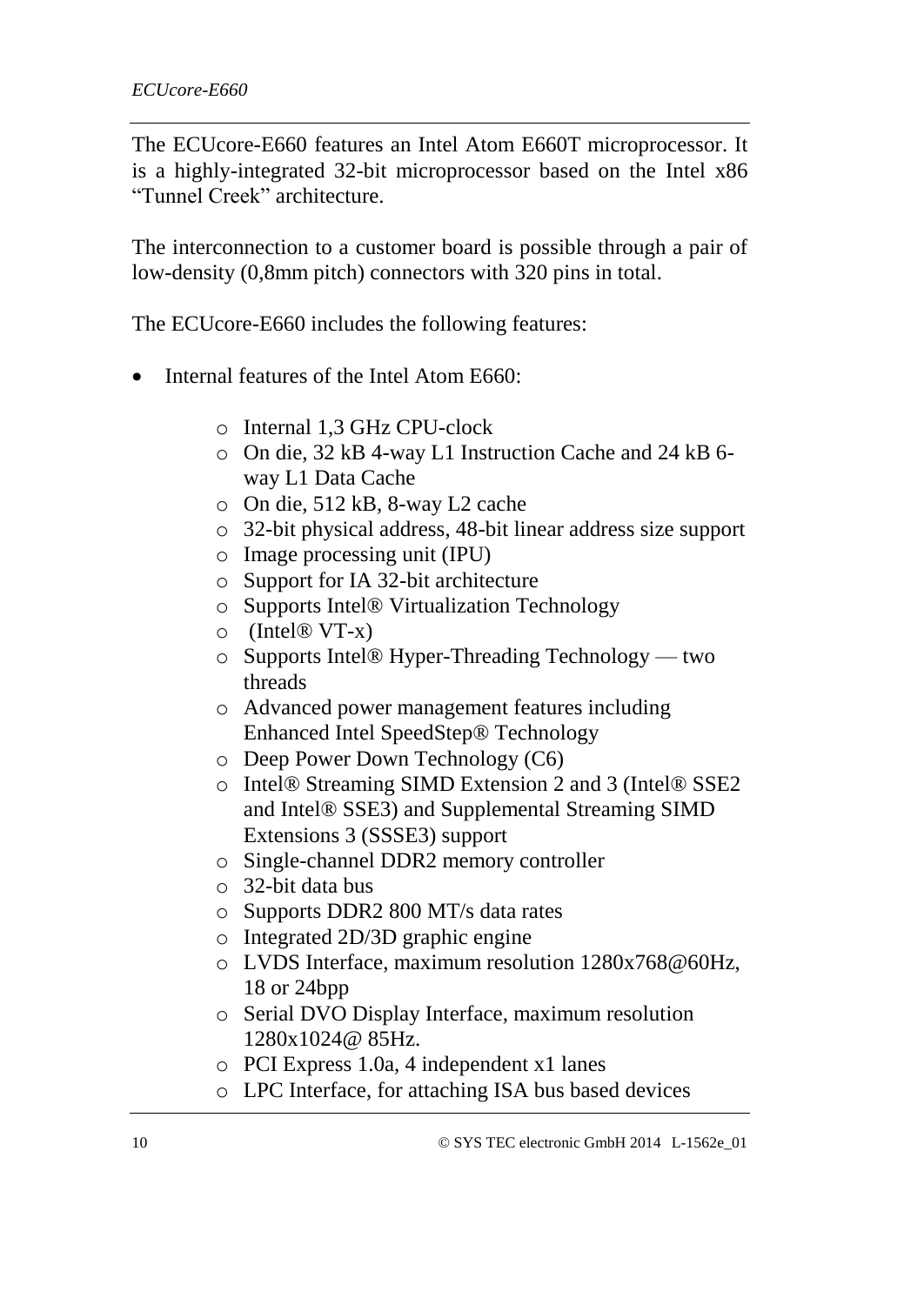- o SMBus Host Controller for I²C bus based devices
- o Intel HD Audio Controller
- o 14 GPIO pins
- o 1 SPI interface (SPI) for BIOS boot
- o Power Management: Suspend-to-RAM, Suspend-to-Disk and ACPI support
- o Watchdog (WDT) (1µs to 10min)
- o Real Time Clock (RTC)
- o 3,6 Watt TDP
- Memory configuration:
	- o up to 4GiByte eMMC
	- o up to 1GiByte DDR2 RAM
- Communication features:
	- o 2 10/100/1000 Ethernet interfaces
	- o LPC interface
	- o 2 SATA II host interfaces
	- o 4 UARTs
	- o 1 CAN as LVTTL
	- o 1 USB device high speed
	- o 6 USB host high speed
	- o 1 SMBus interface
	- o 1 μSDHC up to 32GiB
	- o 1 additional USART via System Diagnose Controller (SDC)
	- o 1 additional I²C via System Diagnose Controller (SDC)
	- o 1 additional CAN via System Diagnose Controller (SDC)
- Other board-level features:
	- o 2 Ethernet PHY
	- o SROM for BIOS Confiuration
	- o ARM9 System Diagnose Controller with ADC (connected by SMBus)
	- o LVDS controller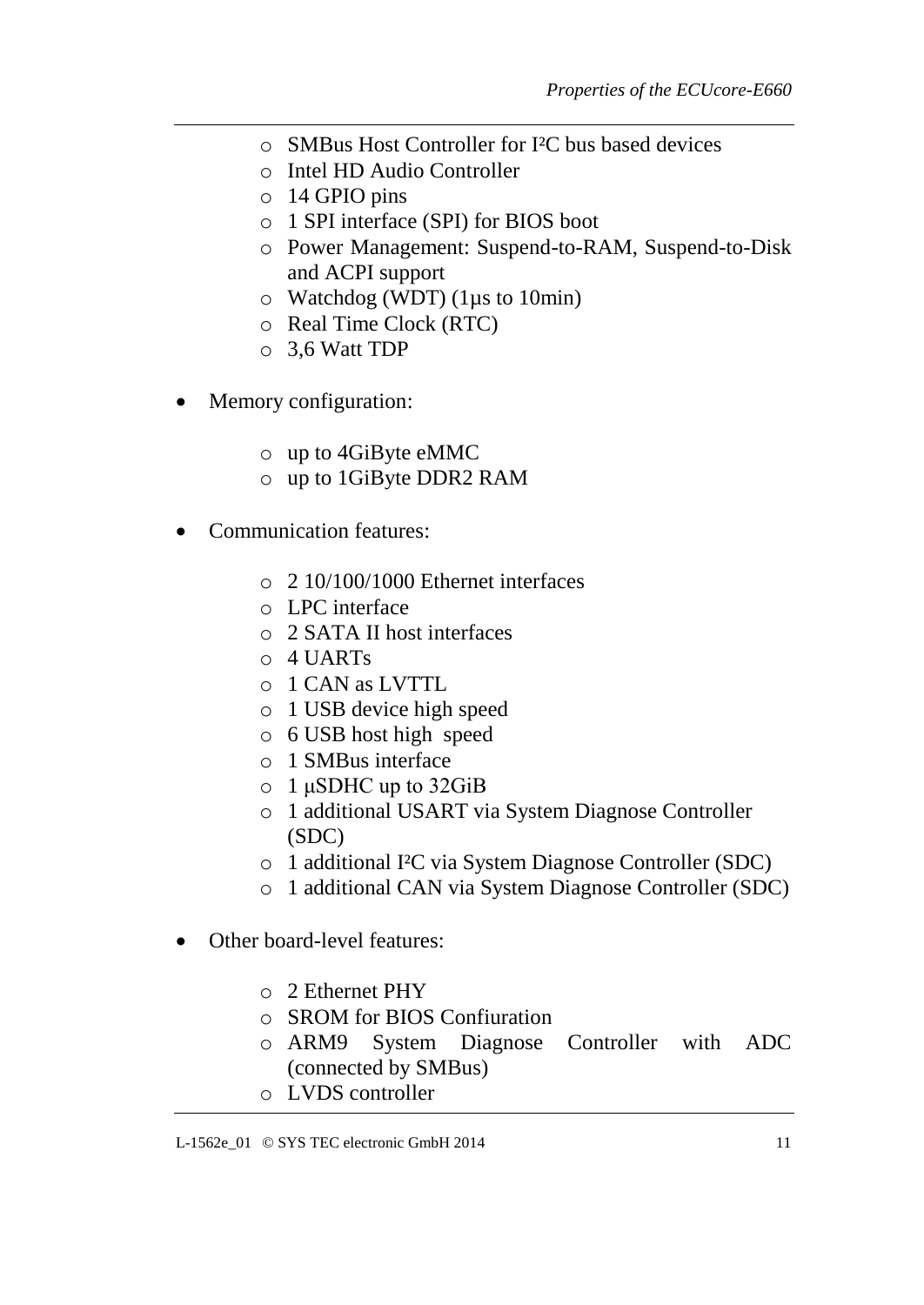- o Temperature sensor
- o 5V operating voltage on-board generated voltage for CPU
- $\circ$  Industrial temperature range (-40°C to +85°C)
- o RoHS compliant
- o ADC via SDC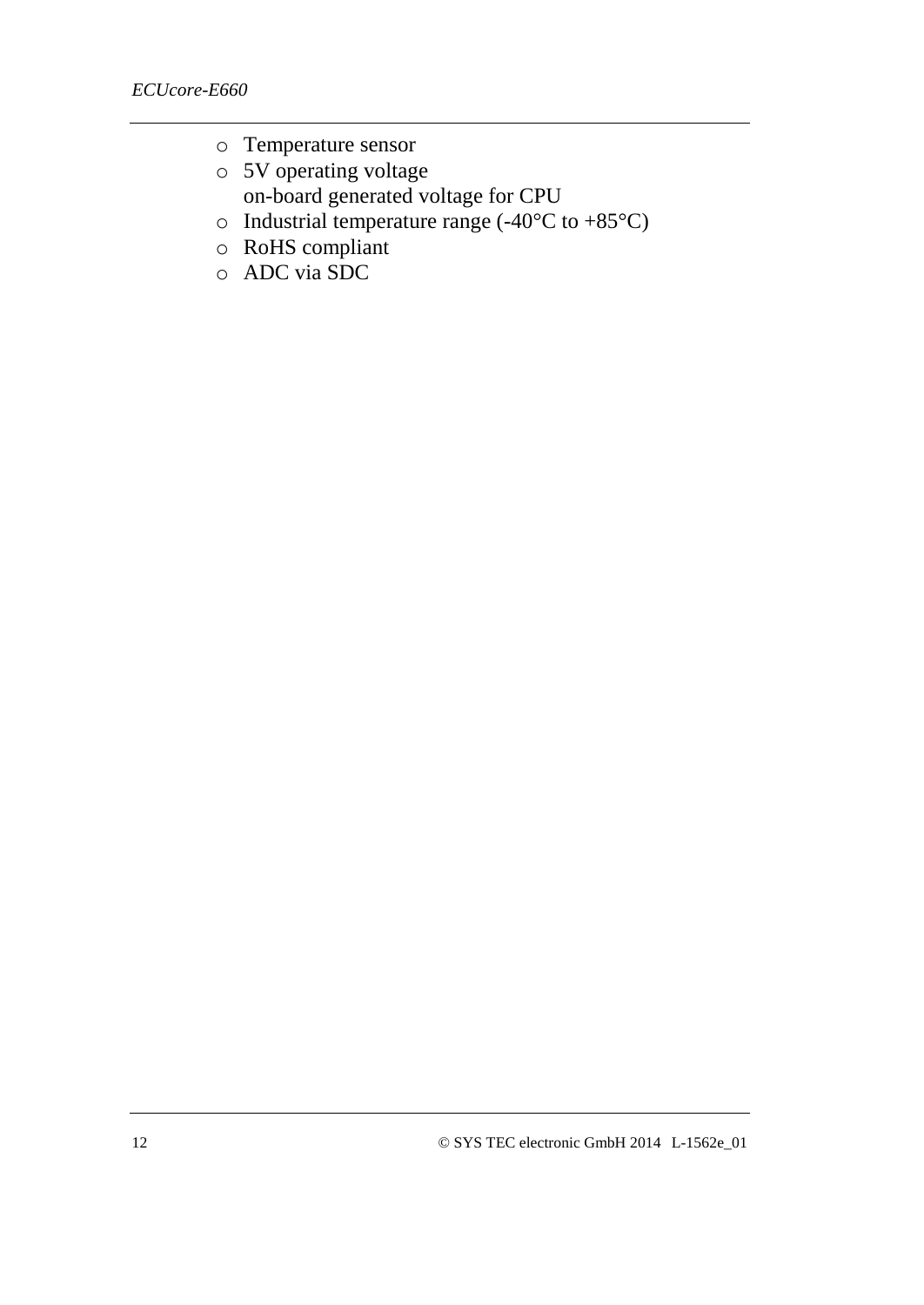# **3.2 Block Diagram**



*Figure 2: Block Diagram ECUcore-E660*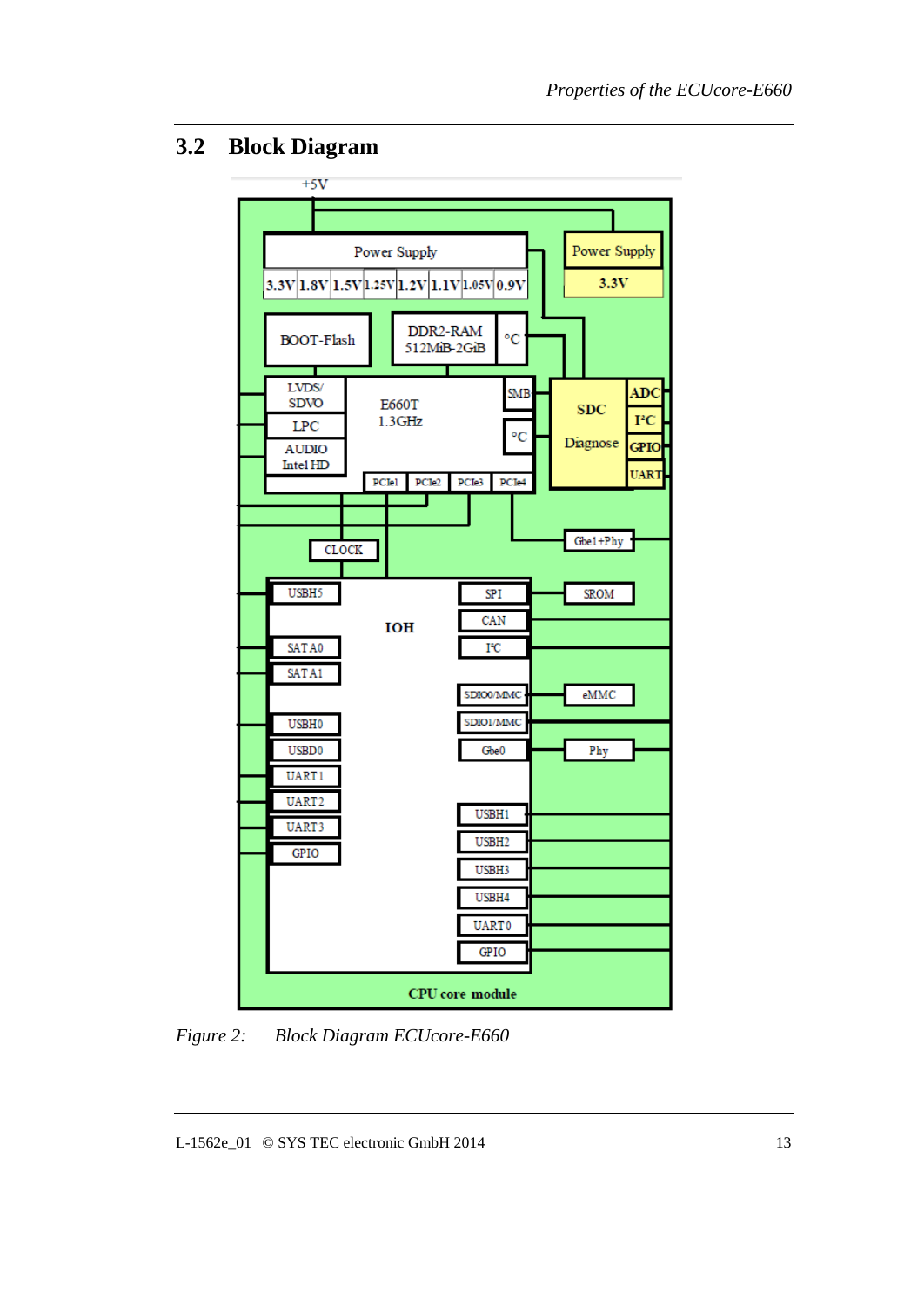# **4 Component Descriptions**

The functions of the on-board components are explained in the following sections.

# **4.1 Connectors**

The ECUcore-E660 has two board connectors. Each of the SMT socket strips consists of 100 contacts divided into double rows. In total the module has 200 contacts. For better EMC-properties, 20% of the pins are GND.

A third connector at the front side is for connecting debug interfaces of the CPU and the signal /DIS\_NAND.



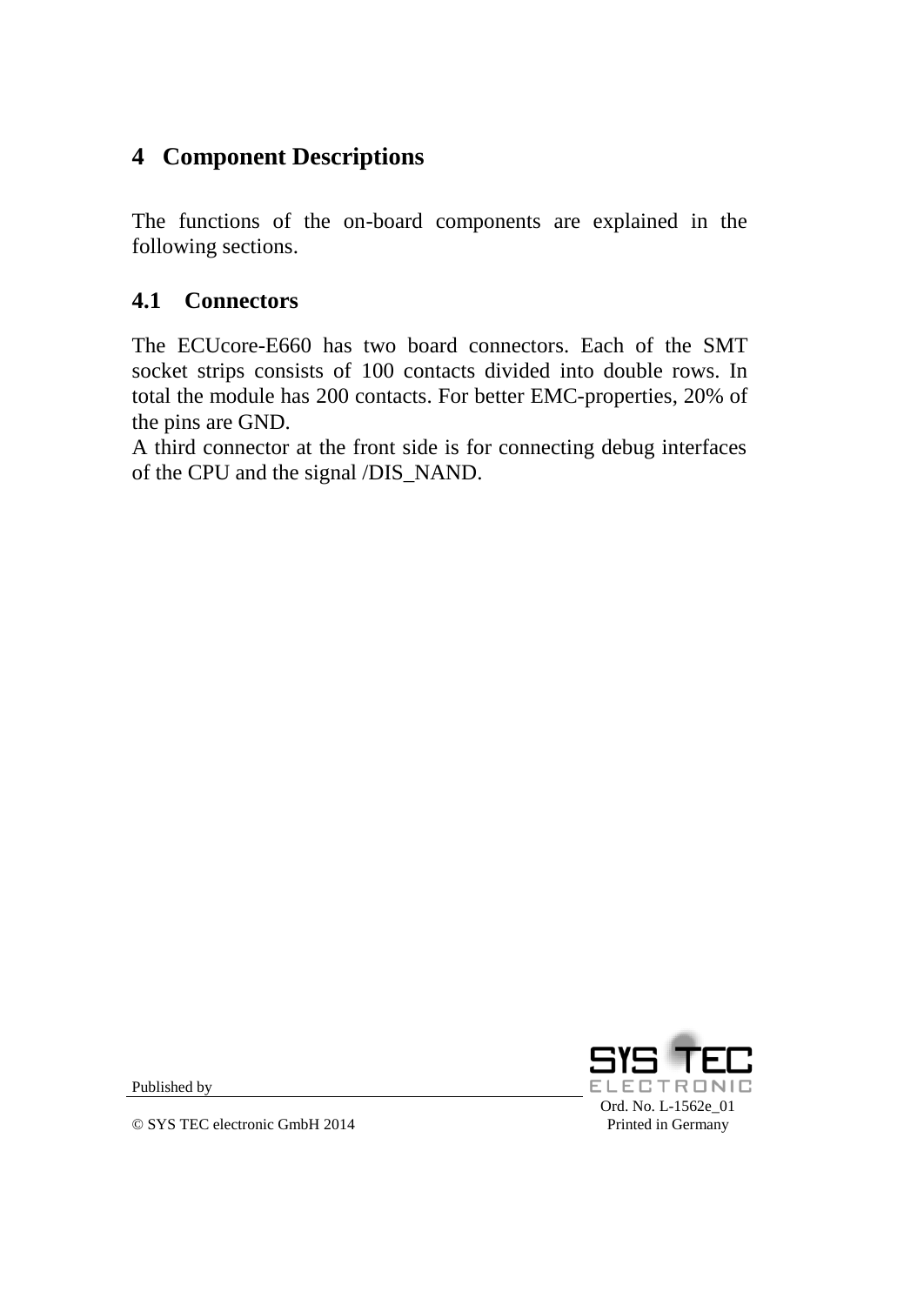

*Figure 3: Pinout (Top View)*

The picture shows the module from top view which means you look from the top through the module. The connectors are placed accordingly to the ones on the customer board.

The board connectors are equipped with the common and durable 0,8mm pitch. The type of mezzanine socket stripes used on the ECUcore-E660 is "Q Strip"®-series provided by "SAMTEC" with a height of 3,25mm.

Connectors: ECUcore-E660:

4 x Samtec QSE-040-01-F-D-A-K-TR (2x40pol. socket)

Customer board:

4 x Samtec QTE-040-01-F-D-A-K (2x40pol. header)

[Table 1,](#page-15-0) [Table 2,](#page-16-0) [Table 3](#page-17-0) and [Table 4](#page-18-0) define the pin out.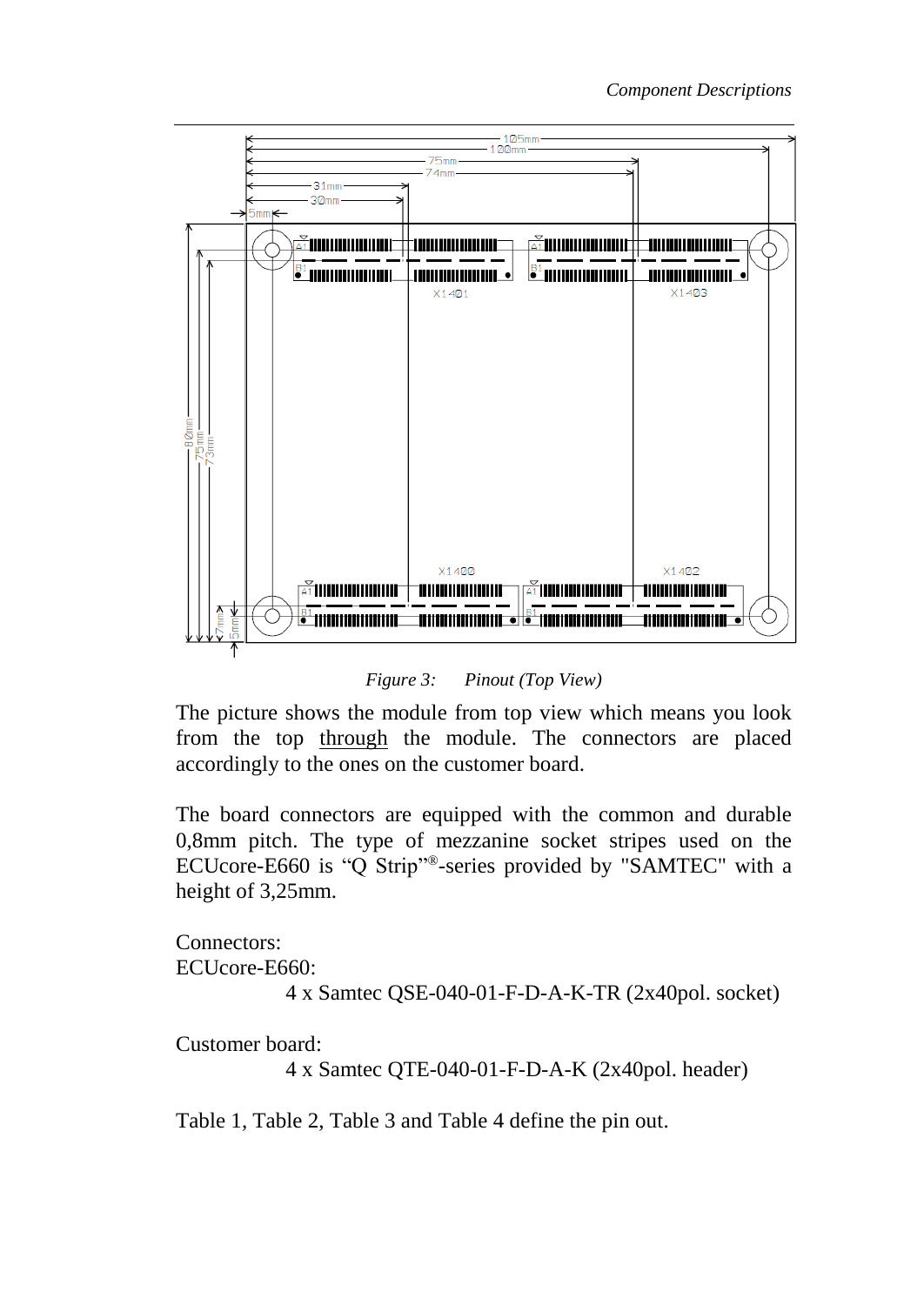| /LPC_FRAME_B<br>ETHO MDI 3-<br>A01<br><b>B01</b><br>LPC_AD0<br>ETHO MDI $3+$<br>A02<br><b>B02</b><br>LPC_AD1<br>GND<br>A <sub>03</sub><br><b>B03</b><br>LPC AD2<br>ETHO MDI 2-<br>A04<br><b>B04</b><br>LPC_AD3<br>ETHO MDI $2+$<br>A05<br><b>B05</b><br>LPC_CLKOUT0<br>ETHO_LED1<br><b>B06</b><br>A06<br>LPC_CLKOUT1<br>ETH0_MDI_1-<br>A07<br><b>B07</b><br>LPC_CLKOUT2<br>ETH0_MDI_1+<br>A08<br><b>B08</b><br>LPC_SERIRQ<br>ETH0_LED2<br>A09<br><b>B09</b><br>SMB_CLK_EXT<br>ETH0_MDI_0-<br>A10<br><b>B</b> 10<br>SMB_DATA_EXT<br>ETH0_MDI_0+<br>A11<br><b>B</b> 11<br>/SMB_ALERT_EXT<br><b>GND</b><br><b>B12</b><br>A12<br>$SATA1_TX_+$<br>$SATA0_TX_+$<br>A13<br><b>B</b> 13<br>SATA1_TX_-<br>SATA0_TX_-<br><b>B14</b><br>A14<br>SATA1_RX_+<br>$SATA0$ $RX_+$<br><b>B15</b><br>A15<br>SATA1_RX_-<br>SATA0 RX -<br><b>B16</b><br>A16<br>SATA1_LED<br>SATA0 LED<br><b>B17</b><br>A17<br>HDA_SDI1<br>HAD_SYNC<br><b>B18</b><br>A18<br>HAD_SDI0<br>/HDA_RST<br>A19<br><b>B</b> 19<br>/HAD_DOCKEN<br>HDA_CLK<br>A20<br><b>B20</b><br><b>GND</b><br>GND1<br>/HAD DOCKRST<br>HDA_SDO<br>A21<br><b>B21</b><br>USB_H5_POW_EN<br>USB_H4_POW_EN<br>A22<br><b>B22</b><br>/USB_H4_OVC<br>/USB_H5_OVC<br><b>B23</b><br>A23<br>$USB_H5$ -<br><b>USB_H4_-</b><br>A24<br><b>B24</b><br>$USB_H5_+$<br>$USB_H4_+$<br>A25<br><b>B25</b><br>USB0H2_POW_EN<br>USB_H3_POW_EN<br>A26<br><b>B26</b><br>/USB_H2_OVC<br>/USB_H3_OVC<br>A27<br><b>B27</b><br>USB_H3_-<br>USB H <sub>2</sub> -<br>A28<br><b>B28</b><br>$USB_H2_+$<br>$USB_H3_+$<br>A29<br><b>B29</b><br>USB_H1_POW_EN<br>USB_H0_POW_EN<br>A30<br><b>B30</b><br>/USB H1 OVC<br>/USB_H0_OVC<br>A31<br><b>B31</b><br>$USB_H1$ -<br>USB_HO_-<br>A32<br><b>B32</b><br>$USB_H1_+$<br>$USB_H0_+$<br>A33<br><b>B33</b><br>I2C CLK<br>$USB_D$ -<br>A34<br><b>B34</b><br>I2C_DATA<br>$USB_D +$<br>A35<br>B35<br><b>PWROK</b><br>/COLD RESET<br>A36<br><b>B36</b><br><b>SPEAKER</b><br>ATOM_WD<br>A37<br><b>B37</b><br>/CPU_OVT<br>/CPU_THERMTRIP<br>A38<br><b>B38</b><br>/CPU_RESET<br><b>/WARM RESET</b><br>A39<br><b>B39</b> | <b>Signal</b> | Pin | Pin | <b>Signal</b> |  |
|------------------------------------------------------------------------------------------------------------------------------------------------------------------------------------------------------------------------------------------------------------------------------------------------------------------------------------------------------------------------------------------------------------------------------------------------------------------------------------------------------------------------------------------------------------------------------------------------------------------------------------------------------------------------------------------------------------------------------------------------------------------------------------------------------------------------------------------------------------------------------------------------------------------------------------------------------------------------------------------------------------------------------------------------------------------------------------------------------------------------------------------------------------------------------------------------------------------------------------------------------------------------------------------------------------------------------------------------------------------------------------------------------------------------------------------------------------------------------------------------------------------------------------------------------------------------------------------------------------------------------------------------------------------------------------------------------------------------------------------------------------------------------------------------------------------------------------------------------------------------------------------------------------------------------------------------------------------------------------------------------------------------------------------------------------|---------------|-----|-----|---------------|--|
|                                                                                                                                                                                                                                                                                                                                                                                                                                                                                                                                                                                                                                                                                                                                                                                                                                                                                                                                                                                                                                                                                                                                                                                                                                                                                                                                                                                                                                                                                                                                                                                                                                                                                                                                                                                                                                                                                                                                                                                                                                                            |               |     |     |               |  |
|                                                                                                                                                                                                                                                                                                                                                                                                                                                                                                                                                                                                                                                                                                                                                                                                                                                                                                                                                                                                                                                                                                                                                                                                                                                                                                                                                                                                                                                                                                                                                                                                                                                                                                                                                                                                                                                                                                                                                                                                                                                            |               |     |     |               |  |
|                                                                                                                                                                                                                                                                                                                                                                                                                                                                                                                                                                                                                                                                                                                                                                                                                                                                                                                                                                                                                                                                                                                                                                                                                                                                                                                                                                                                                                                                                                                                                                                                                                                                                                                                                                                                                                                                                                                                                                                                                                                            |               |     |     |               |  |
|                                                                                                                                                                                                                                                                                                                                                                                                                                                                                                                                                                                                                                                                                                                                                                                                                                                                                                                                                                                                                                                                                                                                                                                                                                                                                                                                                                                                                                                                                                                                                                                                                                                                                                                                                                                                                                                                                                                                                                                                                                                            |               |     |     |               |  |
|                                                                                                                                                                                                                                                                                                                                                                                                                                                                                                                                                                                                                                                                                                                                                                                                                                                                                                                                                                                                                                                                                                                                                                                                                                                                                                                                                                                                                                                                                                                                                                                                                                                                                                                                                                                                                                                                                                                                                                                                                                                            |               |     |     |               |  |
|                                                                                                                                                                                                                                                                                                                                                                                                                                                                                                                                                                                                                                                                                                                                                                                                                                                                                                                                                                                                                                                                                                                                                                                                                                                                                                                                                                                                                                                                                                                                                                                                                                                                                                                                                                                                                                                                                                                                                                                                                                                            |               |     |     |               |  |
|                                                                                                                                                                                                                                                                                                                                                                                                                                                                                                                                                                                                                                                                                                                                                                                                                                                                                                                                                                                                                                                                                                                                                                                                                                                                                                                                                                                                                                                                                                                                                                                                                                                                                                                                                                                                                                                                                                                                                                                                                                                            |               |     |     |               |  |
|                                                                                                                                                                                                                                                                                                                                                                                                                                                                                                                                                                                                                                                                                                                                                                                                                                                                                                                                                                                                                                                                                                                                                                                                                                                                                                                                                                                                                                                                                                                                                                                                                                                                                                                                                                                                                                                                                                                                                                                                                                                            |               |     |     |               |  |
|                                                                                                                                                                                                                                                                                                                                                                                                                                                                                                                                                                                                                                                                                                                                                                                                                                                                                                                                                                                                                                                                                                                                                                                                                                                                                                                                                                                                                                                                                                                                                                                                                                                                                                                                                                                                                                                                                                                                                                                                                                                            |               |     |     |               |  |
|                                                                                                                                                                                                                                                                                                                                                                                                                                                                                                                                                                                                                                                                                                                                                                                                                                                                                                                                                                                                                                                                                                                                                                                                                                                                                                                                                                                                                                                                                                                                                                                                                                                                                                                                                                                                                                                                                                                                                                                                                                                            |               |     |     |               |  |
|                                                                                                                                                                                                                                                                                                                                                                                                                                                                                                                                                                                                                                                                                                                                                                                                                                                                                                                                                                                                                                                                                                                                                                                                                                                                                                                                                                                                                                                                                                                                                                                                                                                                                                                                                                                                                                                                                                                                                                                                                                                            |               |     |     |               |  |
|                                                                                                                                                                                                                                                                                                                                                                                                                                                                                                                                                                                                                                                                                                                                                                                                                                                                                                                                                                                                                                                                                                                                                                                                                                                                                                                                                                                                                                                                                                                                                                                                                                                                                                                                                                                                                                                                                                                                                                                                                                                            |               |     |     |               |  |
|                                                                                                                                                                                                                                                                                                                                                                                                                                                                                                                                                                                                                                                                                                                                                                                                                                                                                                                                                                                                                                                                                                                                                                                                                                                                                                                                                                                                                                                                                                                                                                                                                                                                                                                                                                                                                                                                                                                                                                                                                                                            |               |     |     |               |  |
|                                                                                                                                                                                                                                                                                                                                                                                                                                                                                                                                                                                                                                                                                                                                                                                                                                                                                                                                                                                                                                                                                                                                                                                                                                                                                                                                                                                                                                                                                                                                                                                                                                                                                                                                                                                                                                                                                                                                                                                                                                                            |               |     |     |               |  |
|                                                                                                                                                                                                                                                                                                                                                                                                                                                                                                                                                                                                                                                                                                                                                                                                                                                                                                                                                                                                                                                                                                                                                                                                                                                                                                                                                                                                                                                                                                                                                                                                                                                                                                                                                                                                                                                                                                                                                                                                                                                            |               |     |     |               |  |
|                                                                                                                                                                                                                                                                                                                                                                                                                                                                                                                                                                                                                                                                                                                                                                                                                                                                                                                                                                                                                                                                                                                                                                                                                                                                                                                                                                                                                                                                                                                                                                                                                                                                                                                                                                                                                                                                                                                                                                                                                                                            |               |     |     |               |  |
|                                                                                                                                                                                                                                                                                                                                                                                                                                                                                                                                                                                                                                                                                                                                                                                                                                                                                                                                                                                                                                                                                                                                                                                                                                                                                                                                                                                                                                                                                                                                                                                                                                                                                                                                                                                                                                                                                                                                                                                                                                                            |               |     |     |               |  |
|                                                                                                                                                                                                                                                                                                                                                                                                                                                                                                                                                                                                                                                                                                                                                                                                                                                                                                                                                                                                                                                                                                                                                                                                                                                                                                                                                                                                                                                                                                                                                                                                                                                                                                                                                                                                                                                                                                                                                                                                                                                            |               |     |     |               |  |
|                                                                                                                                                                                                                                                                                                                                                                                                                                                                                                                                                                                                                                                                                                                                                                                                                                                                                                                                                                                                                                                                                                                                                                                                                                                                                                                                                                                                                                                                                                                                                                                                                                                                                                                                                                                                                                                                                                                                                                                                                                                            |               |     |     |               |  |
|                                                                                                                                                                                                                                                                                                                                                                                                                                                                                                                                                                                                                                                                                                                                                                                                                                                                                                                                                                                                                                                                                                                                                                                                                                                                                                                                                                                                                                                                                                                                                                                                                                                                                                                                                                                                                                                                                                                                                                                                                                                            |               |     |     |               |  |
|                                                                                                                                                                                                                                                                                                                                                                                                                                                                                                                                                                                                                                                                                                                                                                                                                                                                                                                                                                                                                                                                                                                                                                                                                                                                                                                                                                                                                                                                                                                                                                                                                                                                                                                                                                                                                                                                                                                                                                                                                                                            |               |     |     |               |  |
|                                                                                                                                                                                                                                                                                                                                                                                                                                                                                                                                                                                                                                                                                                                                                                                                                                                                                                                                                                                                                                                                                                                                                                                                                                                                                                                                                                                                                                                                                                                                                                                                                                                                                                                                                                                                                                                                                                                                                                                                                                                            |               |     |     |               |  |
|                                                                                                                                                                                                                                                                                                                                                                                                                                                                                                                                                                                                                                                                                                                                                                                                                                                                                                                                                                                                                                                                                                                                                                                                                                                                                                                                                                                                                                                                                                                                                                                                                                                                                                                                                                                                                                                                                                                                                                                                                                                            |               |     |     |               |  |
|                                                                                                                                                                                                                                                                                                                                                                                                                                                                                                                                                                                                                                                                                                                                                                                                                                                                                                                                                                                                                                                                                                                                                                                                                                                                                                                                                                                                                                                                                                                                                                                                                                                                                                                                                                                                                                                                                                                                                                                                                                                            |               |     |     |               |  |
|                                                                                                                                                                                                                                                                                                                                                                                                                                                                                                                                                                                                                                                                                                                                                                                                                                                                                                                                                                                                                                                                                                                                                                                                                                                                                                                                                                                                                                                                                                                                                                                                                                                                                                                                                                                                                                                                                                                                                                                                                                                            |               |     |     |               |  |
|                                                                                                                                                                                                                                                                                                                                                                                                                                                                                                                                                                                                                                                                                                                                                                                                                                                                                                                                                                                                                                                                                                                                                                                                                                                                                                                                                                                                                                                                                                                                                                                                                                                                                                                                                                                                                                                                                                                                                                                                                                                            |               |     |     |               |  |
|                                                                                                                                                                                                                                                                                                                                                                                                                                                                                                                                                                                                                                                                                                                                                                                                                                                                                                                                                                                                                                                                                                                                                                                                                                                                                                                                                                                                                                                                                                                                                                                                                                                                                                                                                                                                                                                                                                                                                                                                                                                            |               |     |     |               |  |
|                                                                                                                                                                                                                                                                                                                                                                                                                                                                                                                                                                                                                                                                                                                                                                                                                                                                                                                                                                                                                                                                                                                                                                                                                                                                                                                                                                                                                                                                                                                                                                                                                                                                                                                                                                                                                                                                                                                                                                                                                                                            |               |     |     |               |  |
|                                                                                                                                                                                                                                                                                                                                                                                                                                                                                                                                                                                                                                                                                                                                                                                                                                                                                                                                                                                                                                                                                                                                                                                                                                                                                                                                                                                                                                                                                                                                                                                                                                                                                                                                                                                                                                                                                                                                                                                                                                                            |               |     |     |               |  |
|                                                                                                                                                                                                                                                                                                                                                                                                                                                                                                                                                                                                                                                                                                                                                                                                                                                                                                                                                                                                                                                                                                                                                                                                                                                                                                                                                                                                                                                                                                                                                                                                                                                                                                                                                                                                                                                                                                                                                                                                                                                            |               |     |     |               |  |
|                                                                                                                                                                                                                                                                                                                                                                                                                                                                                                                                                                                                                                                                                                                                                                                                                                                                                                                                                                                                                                                                                                                                                                                                                                                                                                                                                                                                                                                                                                                                                                                                                                                                                                                                                                                                                                                                                                                                                                                                                                                            |               |     |     |               |  |
|                                                                                                                                                                                                                                                                                                                                                                                                                                                                                                                                                                                                                                                                                                                                                                                                                                                                                                                                                                                                                                                                                                                                                                                                                                                                                                                                                                                                                                                                                                                                                                                                                                                                                                                                                                                                                                                                                                                                                                                                                                                            |               |     |     |               |  |
|                                                                                                                                                                                                                                                                                                                                                                                                                                                                                                                                                                                                                                                                                                                                                                                                                                                                                                                                                                                                                                                                                                                                                                                                                                                                                                                                                                                                                                                                                                                                                                                                                                                                                                                                                                                                                                                                                                                                                                                                                                                            |               |     |     |               |  |
|                                                                                                                                                                                                                                                                                                                                                                                                                                                                                                                                                                                                                                                                                                                                                                                                                                                                                                                                                                                                                                                                                                                                                                                                                                                                                                                                                                                                                                                                                                                                                                                                                                                                                                                                                                                                                                                                                                                                                                                                                                                            |               |     |     |               |  |
|                                                                                                                                                                                                                                                                                                                                                                                                                                                                                                                                                                                                                                                                                                                                                                                                                                                                                                                                                                                                                                                                                                                                                                                                                                                                                                                                                                                                                                                                                                                                                                                                                                                                                                                                                                                                                                                                                                                                                                                                                                                            |               |     |     |               |  |
|                                                                                                                                                                                                                                                                                                                                                                                                                                                                                                                                                                                                                                                                                                                                                                                                                                                                                                                                                                                                                                                                                                                                                                                                                                                                                                                                                                                                                                                                                                                                                                                                                                                                                                                                                                                                                                                                                                                                                                                                                                                            |               |     |     |               |  |
|                                                                                                                                                                                                                                                                                                                                                                                                                                                                                                                                                                                                                                                                                                                                                                                                                                                                                                                                                                                                                                                                                                                                                                                                                                                                                                                                                                                                                                                                                                                                                                                                                                                                                                                                                                                                                                                                                                                                                                                                                                                            |               |     |     |               |  |
|                                                                                                                                                                                                                                                                                                                                                                                                                                                                                                                                                                                                                                                                                                                                                                                                                                                                                                                                                                                                                                                                                                                                                                                                                                                                                                                                                                                                                                                                                                                                                                                                                                                                                                                                                                                                                                                                                                                                                                                                                                                            |               |     |     |               |  |
|                                                                                                                                                                                                                                                                                                                                                                                                                                                                                                                                                                                                                                                                                                                                                                                                                                                                                                                                                                                                                                                                                                                                                                                                                                                                                                                                                                                                                                                                                                                                                                                                                                                                                                                                                                                                                                                                                                                                                                                                                                                            |               |     |     |               |  |
|                                                                                                                                                                                                                                                                                                                                                                                                                                                                                                                                                                                                                                                                                                                                                                                                                                                                                                                                                                                                                                                                                                                                                                                                                                                                                                                                                                                                                                                                                                                                                                                                                                                                                                                                                                                                                                                                                                                                                                                                                                                            |               |     |     |               |  |
|                                                                                                                                                                                                                                                                                                                                                                                                                                                                                                                                                                                                                                                                                                                                                                                                                                                                                                                                                                                                                                                                                                                                                                                                                                                                                                                                                                                                                                                                                                                                                                                                                                                                                                                                                                                                                                                                                                                                                                                                                                                            |               |     |     |               |  |
| <b>VBAT_RTC</b><br>/CPU PROCHOT<br>A40<br><b>B</b> 40                                                                                                                                                                                                                                                                                                                                                                                                                                                                                                                                                                                                                                                                                                                                                                                                                                                                                                                                                                                                                                                                                                                                                                                                                                                                                                                                                                                                                                                                                                                                                                                                                                                                                                                                                                                                                                                                                                                                                                                                      |               |     |     |               |  |
| <b>GND</b><br>GND2                                                                                                                                                                                                                                                                                                                                                                                                                                                                                                                                                                                                                                                                                                                                                                                                                                                                                                                                                                                                                                                                                                                                                                                                                                                                                                                                                                                                                                                                                                                                                                                                                                                                                                                                                                                                                                                                                                                                                                                                                                         |               |     |     |               |  |

*Table 1: Pin out connector X1400*

<span id="page-15-0"></span>Published by

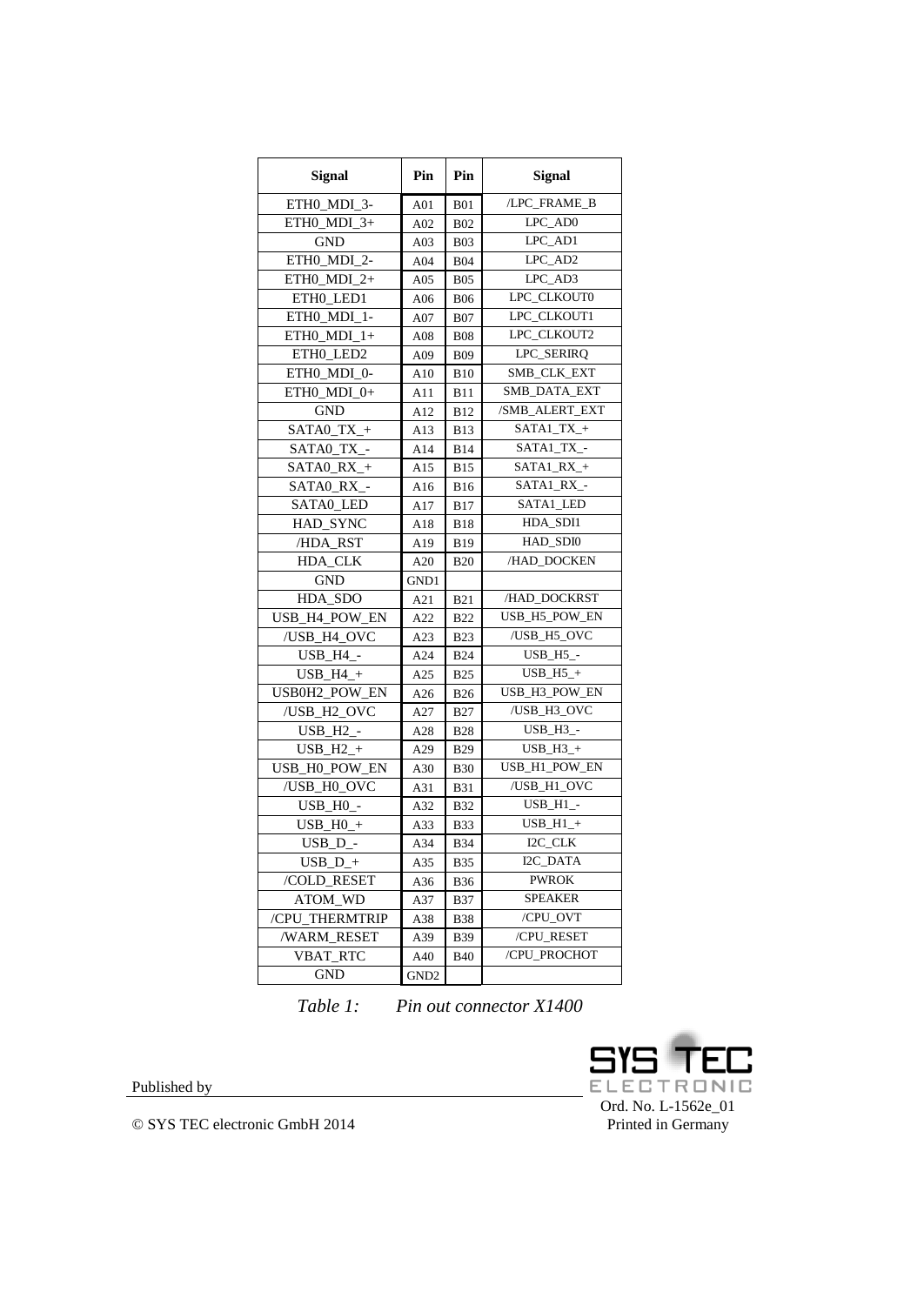| <b>Signal</b>           | Pin              | Pin         | <b>Signal</b>    |  |
|-------------------------|------------------|-------------|------------------|--|
| ETH1 MDI 3-             | A01              | <b>B01</b>  | 1V9 LAN          |  |
| ETH1_MDI_3+             | A02              | <b>B02</b>  | 1V9 LAN          |  |
| ETH1 LED0               | A <sub>03</sub>  | <b>B03</b>  | CAN_RX           |  |
| ETH1 MDI 2-             | A04              | <b>B04</b>  | CAN TX           |  |
| ETH1 MDI $2+$           | A05              | <b>B05</b>  | SROM_CLK         |  |
| ETH1 LED1               | A06              | <b>B06</b>  | /SROM_CS         |  |
| ETH1_MDI_1-             | A07              | <b>B07</b>  | SROM_DIN         |  |
| ETH1 MDI 1+             | A08              | <b>B08</b>  | SROM DOUT        |  |
| ETH1 LED2               | A09              | <b>B09</b>  | NC_SI_CLK_IN     |  |
| ETH1 MDI 0-             | A10              | <b>B10</b>  | NC_SI_TX_EN      |  |
| ETH1_MDI_0+             | A11              | <b>B11</b>  | NC_SI_CRS_DV     |  |
| SDIO1 PWR EN            | A12              | <b>B12</b>  | NC_SI_RXD0       |  |
| SDIO1_LED               | A13              | <b>B13</b>  | NC_SI_TXD0       |  |
| SDIO1_D0                | A14              | <b>B14</b>  | NC_SI_RXD1       |  |
| SDIO1_D1                | A15              | <b>B15</b>  | NC SI TXD1       |  |
| SDIO1_D2                | A16              | <b>B</b> 16 | SDIO1 D4         |  |
| SDIO1_D3                | A17              | <b>B17</b>  | SDIO1_D5         |  |
| SDIO1_CLK               | A18              | <b>B18</b>  | SDIO1_D6         |  |
| SDIO1 CMD               | A19              | <b>B19</b>  | SDIO1_D7         |  |
| SDIO1_CARD<br><b>WP</b> | A20              | <b>B20</b>  | /SDIO1 CARD DET  |  |
| <b>GND</b>              | GND1             |             |                  |  |
| SPI2_CS                 | A21              | <b>B21</b>  | SPI2 CLK         |  |
| SDC_CLK                 | A22              | <b>B22</b>  | SPI2_MISO        |  |
| SDC_GPIO_1              | A23              | <b>B23</b>  | SPI2_MOSI        |  |
| SDC_GPIO_2              | A24              | <b>B24</b>  | SDC_NJTRST       |  |
| SDC GPIO 3              | A25              | <b>B25</b>  | SDC_TDO/TRACESWO |  |
| SDC GPIO 4              | A26              | <b>B26</b>  | SDC_TDI          |  |
| SDC GPIO 5              | A27              | <b>B27</b>  | SDC_TMS/SWDIO    |  |
| SDC GPIO 6              | A28              | <b>B28</b>  | SDC_TCK/SWCLK    |  |
| SDC_GPIO_7              | A29              | <b>B29</b>  | SDC_GPIO_15      |  |
| SDC GPIO 8              | A30              | <b>B30</b>  | SDC GPIO 16      |  |
| SDC_GPIO_9              | A31              | <b>B31</b>  | SDC_GPIO_17      |  |
| SDC_GPIO_10             | A32              | <b>B32</b>  | SDC GPIO 18      |  |
| SDC_GPIO_11             | A33              | <b>B33</b>  | SDC_GPIO_19      |  |
| SDC GPIO 12             | A34              | <b>B34</b>  | SDC GPIO 20      |  |
| SDC_GPIO_13             | A35              | <b>B35</b>  | SDC_GPIO_21      |  |
| SDC_GPIO_14             | A36              | <b>B36</b>  | SDC_GPIO_22      |  |
| SDC_USART1_RX           | A37              | <b>B37</b>  | SDC_GPIO_23      |  |
| SDC_USART1_TX           | A38              | <b>B38</b>  | SDC_GPIO_24      |  |
| SDC_CANRX               | A39              | <b>B39</b>  | SDC_GPIO_25      |  |
| SDC CANTX               | A40              | <b>B</b> 40 | SDC GPIO 26      |  |
| <b>GND</b>              | GND <sub>2</sub> |             |                  |  |

<span id="page-16-0"></span>*Table 2: Pin out connector X1401*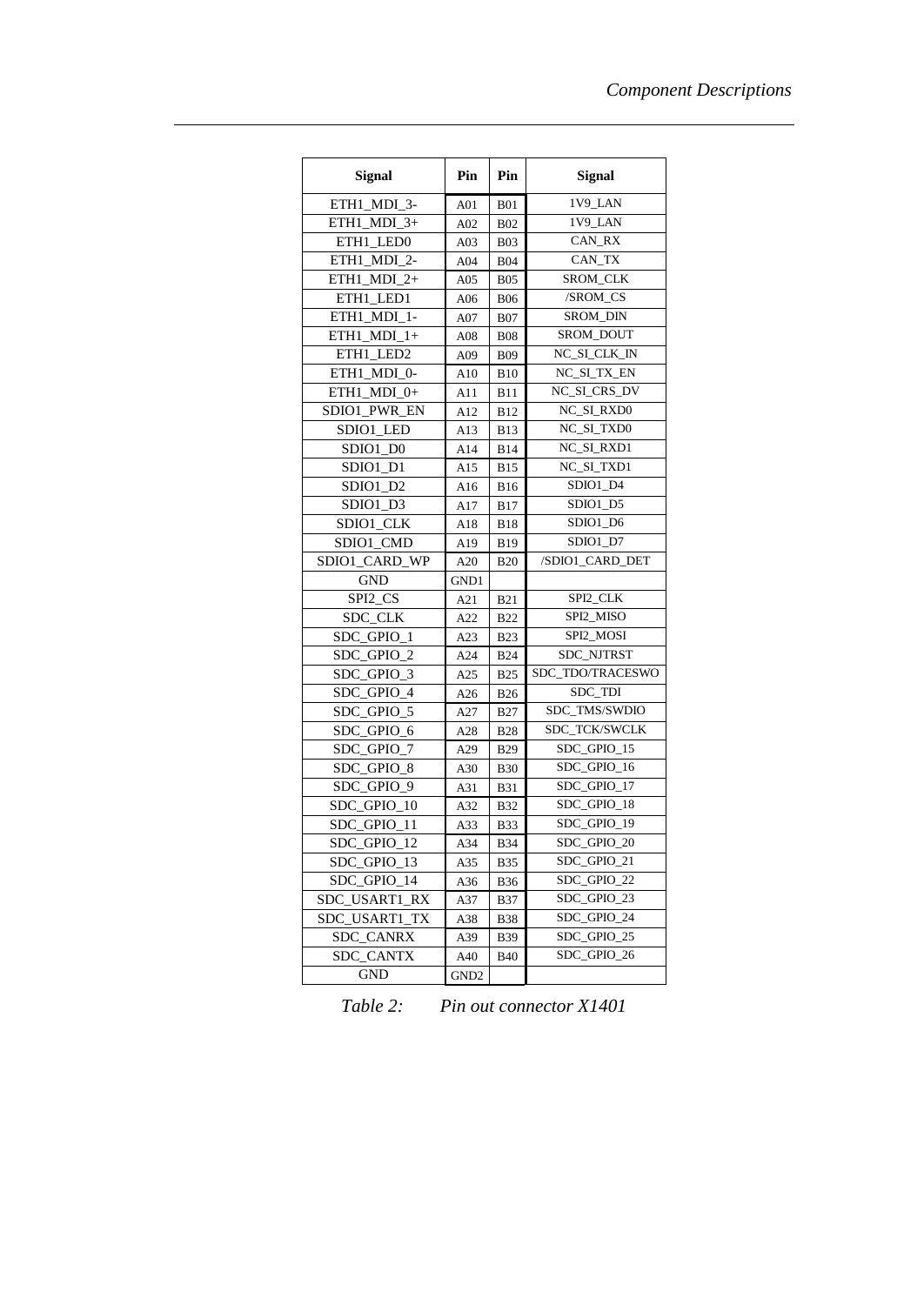| <b>Signal</b>   | Pin             | Pin             | <b>Signal</b>            |  |
|-----------------|-----------------|-----------------|--------------------------|--|
| $PCIE_TX3_+$    | A01             | <b>B01</b>      | $PCE_RX3_+$              |  |
| PCIE TX3 -      | A02             | <b>B02</b>      | PCIE RX3 -               |  |
| $PCE_TX2_+$     | A03             | <b>B03</b>      | $P CIE\_RX2$ +           |  |
| PCIE_TX2_-      | A <sub>04</sub> | <b>B04</b>      | PCIE_RX2_-               |  |
| USER_PCIE_CLK_+ | A05             | <b>B05</b>      | SDIO0_PWR_EN             |  |
| USER_PCIE_CLK_- | A06             | <b>B06</b>      | SDIO0_LED                |  |
| SDIO0 CARD WP   | A07             | <b>B07</b>      | /SDIO0 CARD DET          |  |
| SDIO0_D0        | A08             | <b>B08</b>      | SDIO_D4                  |  |
| SDIO0_D1        | A09             | <b>B09</b>      | SDIO_D5                  |  |
| SDIO0_D2        | A10             | <b>B</b> 10     | SDIO_D6                  |  |
| SDIO0 D3        | A11             | <b>B</b> 11     | SDIO_D7                  |  |
| SDIO0_CLK       | A12             | <b>B12</b>      | SDIO_CMD                 |  |
| LVDS_DATA0_+    | A13             | <b>B</b> 13     | SDVO_RED_+               |  |
| LVDS_DATA0_-    | A14             | B <sub>14</sub> | SDVO_RED_-               |  |
| LVDS_DATA1_+    | A15             | <b>B15</b>      | SDVO GREEN +             |  |
| $LVDS_DATAI_$   | A16             | <b>B16</b>      | SDVO_GREEN_-             |  |
| LVDS_DATA2_+    | A17             | <b>B17</b>      | SDVO_BLUE_+              |  |
| LVDS_DATA2_-    | A18             | <b>B18</b>      | SDVO_BLUE_-              |  |
| LVDS_DATA3_+    | A19             | <b>B19</b>      | ${\rm SDVO\_INT\_+}$     |  |
| LVDS_DATA3_-    | A20             | <b>B20</b>      | SDVO INT -               |  |
| <b>GND</b>      | GND1            |                 |                          |  |
| LVDS CLK+       | A21             | <b>B21</b>      | SDVO_CLK_+               |  |
| LVDS_CLK-       | A22             | <b>B22</b>      | SDVO_CLK_-               |  |
| SPI_MISO        | A23             | <b>B23</b>      | SDVO_TVCLKIN_+           |  |
| <b>SPI_CLK</b>  | A24             | <b>B24</b>      | SDVO_TVCLKIN_-           |  |
| SPI_MOSI        | A25             | <b>B25</b>      | SDVO_STALL_+             |  |
| /SPI_CS         | A26             | <b>B26</b>      | SDVO_STALL_-             |  |
| UARTO_TX        | A27             | <b>B27</b>      | SDVO_CTRLCLK             |  |
| <b>UARTO_RX</b> | A28             | <b>B28</b>      | SDVO_CTRLDATA            |  |
| <b>UART1_TX</b> | A29             | <b>B29</b>      | <b>UARTO_CTS</b>         |  |
| <b>UART1_RX</b> | A30             | <b>B30</b>      | <b>UARTO_DCD</b>         |  |
| <b>UART2_TX</b> | A31             | <b>B31</b>      | <b>UARTO DSR</b>         |  |
| <b>UART2_RX</b> | A32             | <b>B32</b>      | UARTO_DTR                |  |
| <b>UART3_TX</b> | A33             | <b>B33</b>      | <b>UARTO_RI</b>          |  |
| UART3 RX        | A34             | <b>B34</b>      | <b>UARTO RTS</b>         |  |
| $VCC_5V0$       | A35             | <b>B35</b>      | VCC_5V0                  |  |
| $VCC_5V0$       | A36             | <b>B36</b>      | VCC_5V0                  |  |
| VCC_5V0         | A37             | <b>B37</b>      | VCC_5V0                  |  |
| VCC_5V0         | A38             | <b>B38</b>      | $VCC_5V0$                |  |
| $VCC_5V0$       | A39             | <b>B39</b>      | $VCC$ <sub>_5</sub> $V0$ |  |
| VCC_5V0         | A40             | <b>B</b> 40     | $VCC_5V0$                |  |
| <b>GND</b>      | GND2            |                 |                          |  |

*Table 3: Pin out connector X1402*

<span id="page-17-0"></span>

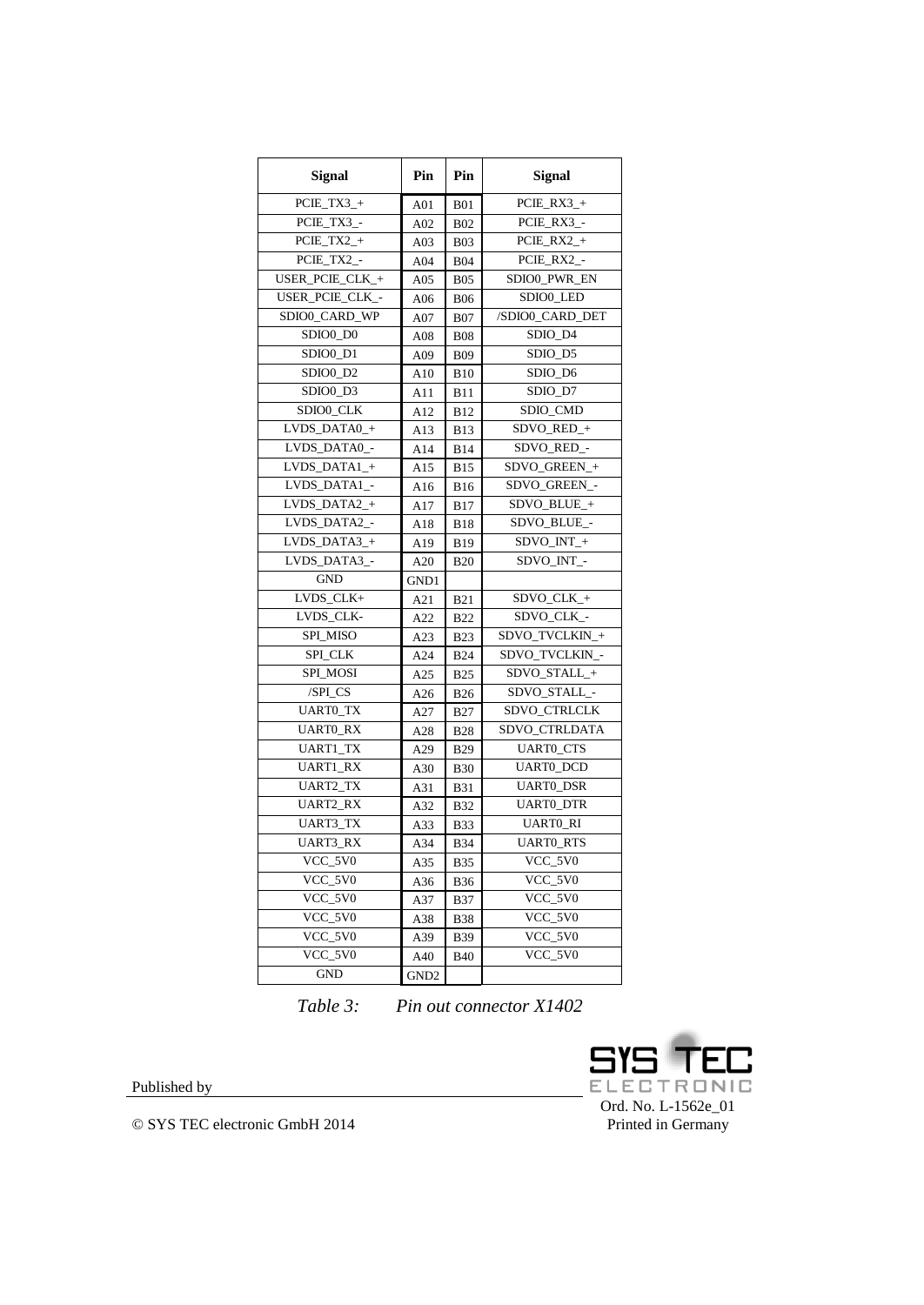| <b>Signal</b>            | Pin              | Pin        | <b>Signal</b> |  |
|--------------------------|------------------|------------|---------------|--|
| SDC BOOT0                | A <sub>01</sub>  | <b>B01</b> | SDC GPIO 27   |  |
| SDC BOOT1                | A02              | <b>B02</b> | SDC GPIO 28   |  |
| Unused                   | A <sub>03</sub>  | <b>B03</b> | /CPU WAKE     |  |
| Unused                   | A04              | <b>B04</b> | /MR           |  |
| <b>IO_PWROK</b>          | A05              | <b>B05</b> | ADC IN 2      |  |
| Unused                   | A06              | <b>B06</b> | ADC_IN3       |  |
| H GPIO0                  | A07              | <b>B07</b> | A_GPIO_0      |  |
| H GPIO1                  | A08              | <b>B08</b> | A GPIO 1      |  |
| H_GPIO2                  | A09              | <b>B09</b> | A GPIO 2      |  |
| H_GPIO3                  | A10              | <b>B10</b> | A_GPIO_3      |  |
| H_GPIO4                  | A11              | <b>B11</b> | A_GPIO_4      |  |
| H_GPIO5                  | A12              | <b>B12</b> | A_GPIO_SUS_0  |  |
| H_GPIO6                  | A13              | <b>B13</b> | A_GPIO_SUS_1  |  |
| H_GPIO7                  | A14              | <b>B14</b> | A_GPIO_SUS_2  |  |
| H_GPIO8                  | A15              | <b>B15</b> | A_GPIO_SUS_3  |  |
| H_GPIO9                  | A16              | <b>B16</b> | A_GPIO_SUS_4  |  |
| H GPIO10                 | A17              | <b>B17</b> | A_GPIO_SUS_5  |  |
| H GPIO11                 | A18              | <b>B18</b> | A_GPIO_SUS_6  |  |
| Unused                   | A19              | <b>B19</b> | A_GPIO_SUS_7  |  |
| Unused                   | A20              | <b>B20</b> | A_GPIO_SUS_8  |  |
| <b>GND</b>               | GND1             |            |               |  |
| <b>HUB TCK</b>           | A21              | <b>B21</b> | ETH TCK       |  |
| HUB_TMS                  | A22              | <b>B22</b> | ETH TMS       |  |
| HUB_TDI                  | A23              | <b>B23</b> | ETH_TDI       |  |
| HUB TDO                  | A24              | <b>B24</b> | ETH TDO/WAKE  |  |
| /HUB TRST                | A25              | <b>B25</b> | <b>IO TCK</b> |  |
| <b>HUBRTCK</b>           | A26              | <b>B26</b> | IO TMS        |  |
| CPU_TCK                  | A27              | <b>B27</b> | <b>IO_TDI</b> |  |
| CPU_TMS                  | A28              | <b>B28</b> | IO_TDO        |  |
| CPU_TDI                  | A29              | <b>B29</b> | /IO_TRST      |  |
| CPU_TDO                  | A30              | <b>B30</b> | NC_TCK        |  |
| /CPU_TRST                | A31              | <b>B31</b> | NC TMS        |  |
| DS_TCK                   | A32              | <b>B32</b> | NC_TDI        |  |
| DS_TMS                   | A33              | <b>B33</b> | NC_TDO        |  |
| DS TDI                   | A34              | <b>B34</b> | Unused        |  |
| DS TDO                   | A35              | <b>B35</b> | Unused        |  |
| $VCC$ <sub>_5</sub> $V0$ | A36              | <b>B36</b> | VCC 5V0       |  |
| VCC 5V0                  | A37              | B37        | VCC 5V0       |  |
| $VCC_5V0$                | A38              | B38        | VCC_5V0       |  |
| VCC_5V0                  | A39              | <b>B39</b> | VCC_5V0       |  |
| VCC_5V0                  | A40              | <b>B40</b> | VCC 5V0       |  |
| <b>GND</b>               | GND <sub>2</sub> |            |               |  |

<span id="page-18-0"></span>*Table 4: Pin out connector X1403*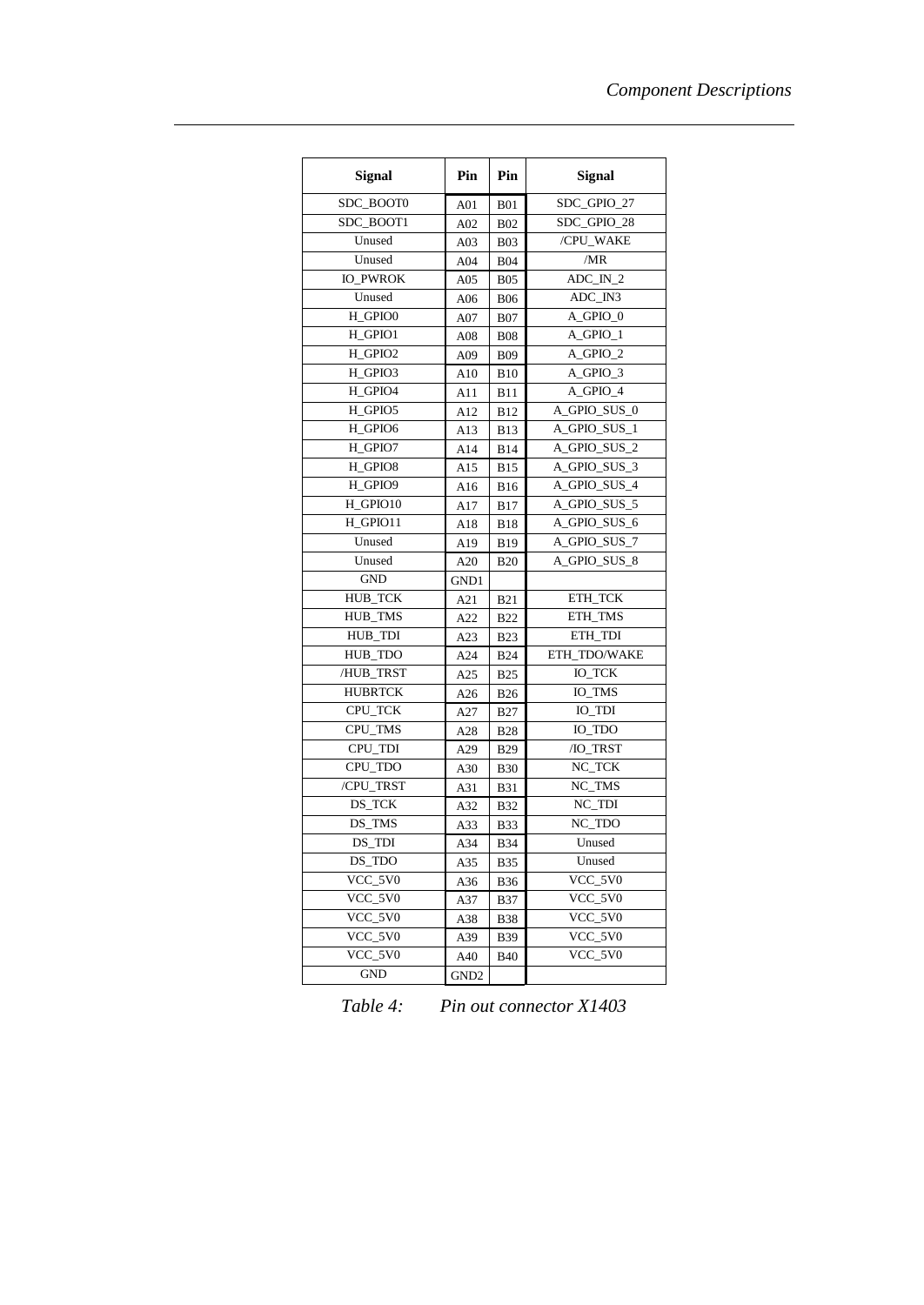#### Pin function:

| Name                                                                | Function                                                                                                   |  |  |  |
|---------------------------------------------------------------------|------------------------------------------------------------------------------------------------------------|--|--|--|
| SDC_BOOTx                                                           | for selecting boot mode of System Diagnostic Controller                                                    |  |  |  |
| /MR                                                                 | manual reset input of module                                                                               |  |  |  |
| /CPU_RESET                                                          | reset input signal for the CPU                                                                             |  |  |  |
| SATAx_TX+, SATAx_TX-, SATAx_RX+,                                    | SATA 0, 1 with Busy-LED                                                                                    |  |  |  |
| SATAx_RX-, SATAx_LED                                                |                                                                                                            |  |  |  |
| ATOM_WD                                                             | watchdog input for whole core module                                                                       |  |  |  |
| LPC_xyz                                                             | LPC Interface Signals . (further information at Intel® AtomE6xx Series                                     |  |  |  |
|                                                                     | Datasheet)                                                                                                 |  |  |  |
| HDA_xyz                                                             | Connectors for Intel® HD Audio interfaces. (further information at                                         |  |  |  |
|                                                                     | Intel <sup>®</sup> AtomE6xx Series Datasheet)                                                              |  |  |  |
| USB_Hx_POW_EN                                                       | Power enable signal for USB Host (0 to 5) interfaces                                                       |  |  |  |
| /USB_Hx_ÖVC                                                         | USB Host (0 to 5) overcurrent indication                                                                   |  |  |  |
| $\overline{USB_{HK+}, \overline{USB}_{HK-}}$                        | USB Host (0 to 5) differential bus signals                                                                 |  |  |  |
| PCIE_TXx_+, PCIE_TXx_-, PCIE_RXx_+,                                 | PCIExpress (lane 2 and 3) differential bus signals                                                         |  |  |  |
| PCIE_RXx_-                                                          |                                                                                                            |  |  |  |
| USER_PCIE_CLK_+, USER_PCIE_CLK_-                                    | PCIExpress differential clock signal                                                                       |  |  |  |
| SMB_CLK_EXT,<br>SMB_DATA_EXT,                                       | <b>SMBus Interface Signals</b>                                                                             |  |  |  |
| /SMB_ALERT_EXT                                                      |                                                                                                            |  |  |  |
| UARTx_TX, UARTx_RX,                                                 | <b>UART</b> 0,1,2,3                                                                                        |  |  |  |
| UARTO_CTS, UARTO_DCD, UARTO_DSR,                                    | UART 0 handshake signals                                                                                   |  |  |  |
|                                                                     |                                                                                                            |  |  |  |
| UARTO_DTR, UARTO_RI, UARTO_RTS<br>SDIOx_CMD, SDIOx_CLK, SDIOx_DATA, |                                                                                                            |  |  |  |
|                                                                     | SD-Card 0,1 interface pins                                                                                 |  |  |  |
| /SDIOx_CARD_DET                                                     | SD-Card 0,1 card detect pins                                                                               |  |  |  |
| SDIO <sub>x_LED</sub>                                               | SD-Card 0,1 busy led                                                                                       |  |  |  |
| SDIOx_CARD_WP                                                       | SD-Card 0,1 Wake-up card signal                                                                            |  |  |  |
| I2C2_DAT, I2C2_CLK                                                  | two wire interface                                                                                         |  |  |  |
| SDVO_xyz                                                            | Serial Digital Video Output . (further information at Intel® Atom E6xx                                     |  |  |  |
|                                                                     | Series Datasheet)                                                                                          |  |  |  |
| SDC_GPIO_x                                                          | GPIOs provided by STM32 System Diagnostic Controller (SDC)<br>GPIOs provided by Intel Atom E660T processor |  |  |  |
| A_GPIO_SUS_x, A_GPIO_x                                              |                                                                                                            |  |  |  |
| $H_GPIO_x$                                                          | GPIOs provided by Intel EG20T hub IC                                                                       |  |  |  |
| NC_SI_xyz                                                           | Pins for Network Controller Sideband Interface                                                             |  |  |  |
| SDC_USART1_RX, SDC_USART1_TX                                        | <b>UART</b> of SDC                                                                                         |  |  |  |
| SPIx_CLK, SPIx_MISO, SPIx_MOSI                                      | SPI 1,2 clock and data signals                                                                             |  |  |  |
| SROM_DIN, SROM_DOUT, /SROM_CS,                                      | SROM Interface of EG20T Hub                                                                                |  |  |  |
| SROM_CLK                                                            |                                                                                                            |  |  |  |
| <b>VBAT</b>                                                         | backup battery input (3,3V) for RTC                                                                        |  |  |  |
| ETHx_TX-, TX+, RX-, RX+; LEDx                                       | Ethernet-interfaces with LEDs                                                                              |  |  |  |
| <b>SPEAKER</b>                                                      | PWM driven beeper output                                                                                   |  |  |  |
| HUB_TCK,HUB_TMS,<br>HUB_TDI,                                        | JTAG interface for EG20T hub                                                                               |  |  |  |
| HUB_TDO, /HUB_TRST, HUB_RTCK                                        |                                                                                                            |  |  |  |
| ETH_TDI,<br>ETH_TCK,<br>ETH TMS,                                    | JTAG interface for Intel Ethernet Controller                                                               |  |  |  |
| ETH_TDO                                                             |                                                                                                            |  |  |  |
| IO_TCK,<br>IO TMS,<br>IO TDI.<br>IO TDO,                            | IO JTAG of Atom E660T                                                                                      |  |  |  |
| /IO_TRST                                                            |                                                                                                            |  |  |  |
| NC_TCK, NC_TMS, NC_TDI, NC_TDO                                      | JTAG for internal network controller of Atom E660T                                                         |  |  |  |
| CPU_TCK,<br>CPU_TMS,<br>CPU_TDI,                                    | JTAG of CPU Atom E660T                                                                                     |  |  |  |
| CPU_TDO, CPU_TRST_B                                                 |                                                                                                            |  |  |  |
| SDC_TCK,<br>SDC TMS,<br>SDC TDI,                                    | JTAG for system diagnostic controller (SDC)                                                                |  |  |  |
| SDC_TDO, SDC_NJTRST                                                 |                                                                                                            |  |  |  |
| DS_TCK, DS_TMS, DS_TDI, DS_TDO                                      | JTAG of Reset -/ Power Controller                                                                          |  |  |  |
| $+3V3$                                                              | 3,3V-supply (about 820mA)                                                                                  |  |  |  |



Published by

© SYS TEC electronic GmbH 2014

Printed in Germany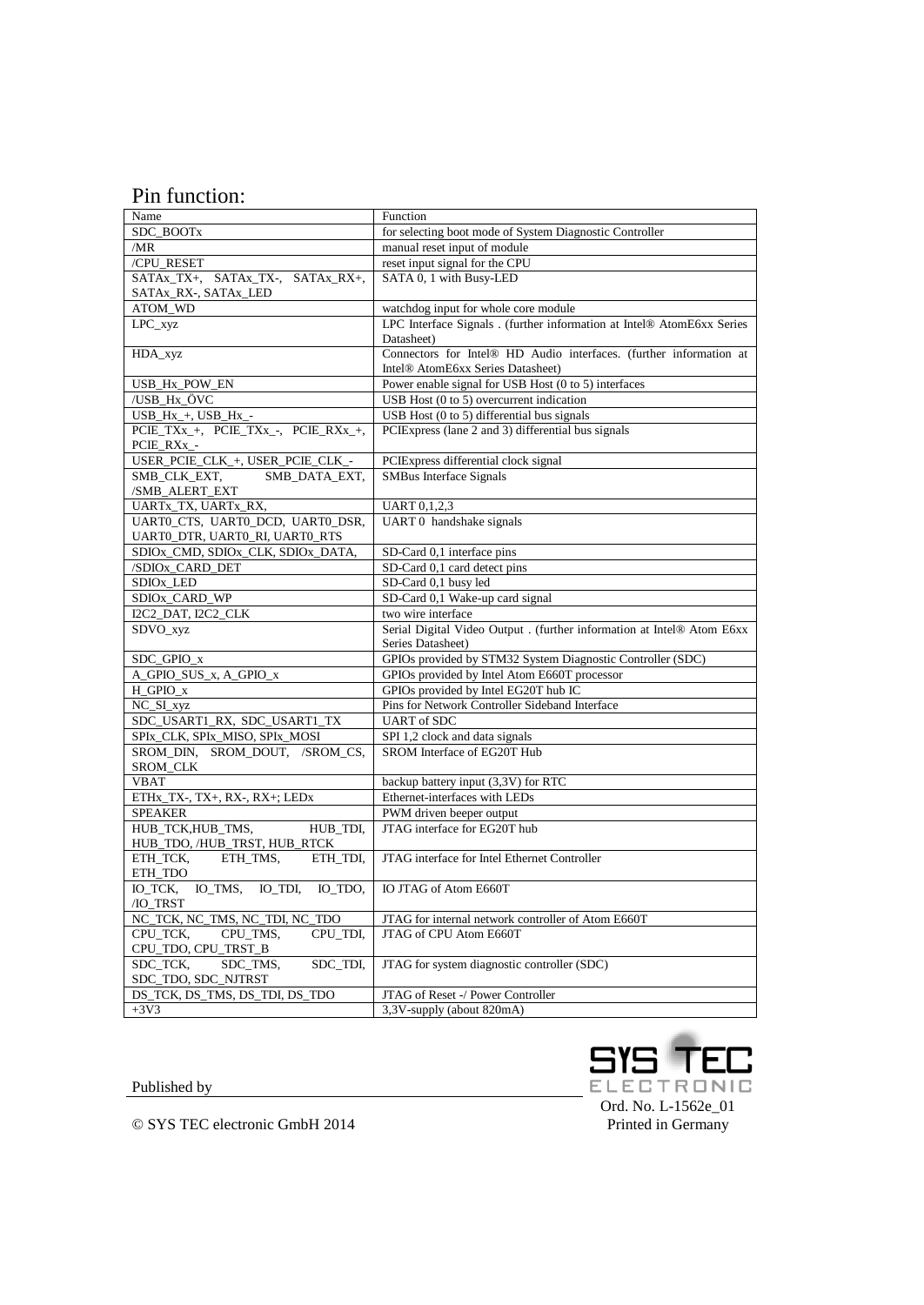|--|

Signal ground

*Table 5: Signal description connector X1400/X1401/X1402/X1403*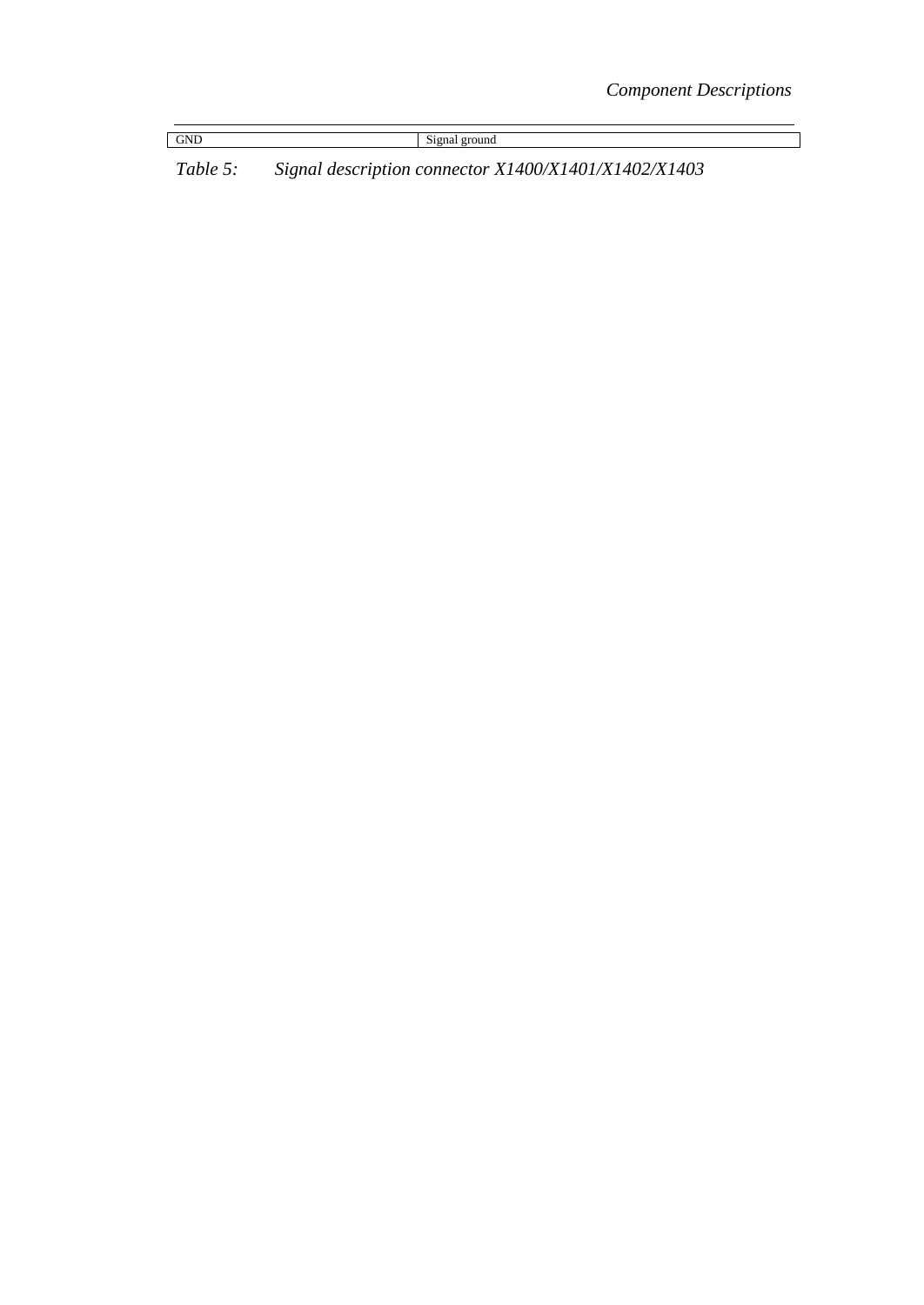## **4.2 Power Supply**

The ECUcore-E660 must be supplied with an input voltage of  $+5VDC$ .

The 5V directly supplies only the DA6011 power supply IC, which supplies all necessary voltages for the core module.

#### **Reset Controller**

The Reset Controlling Unit consists of functionality of power supply unit and the System Diagnostic Controller (SDC). The SDC is responsible to handle start-up, wake-up and reset scenarios.



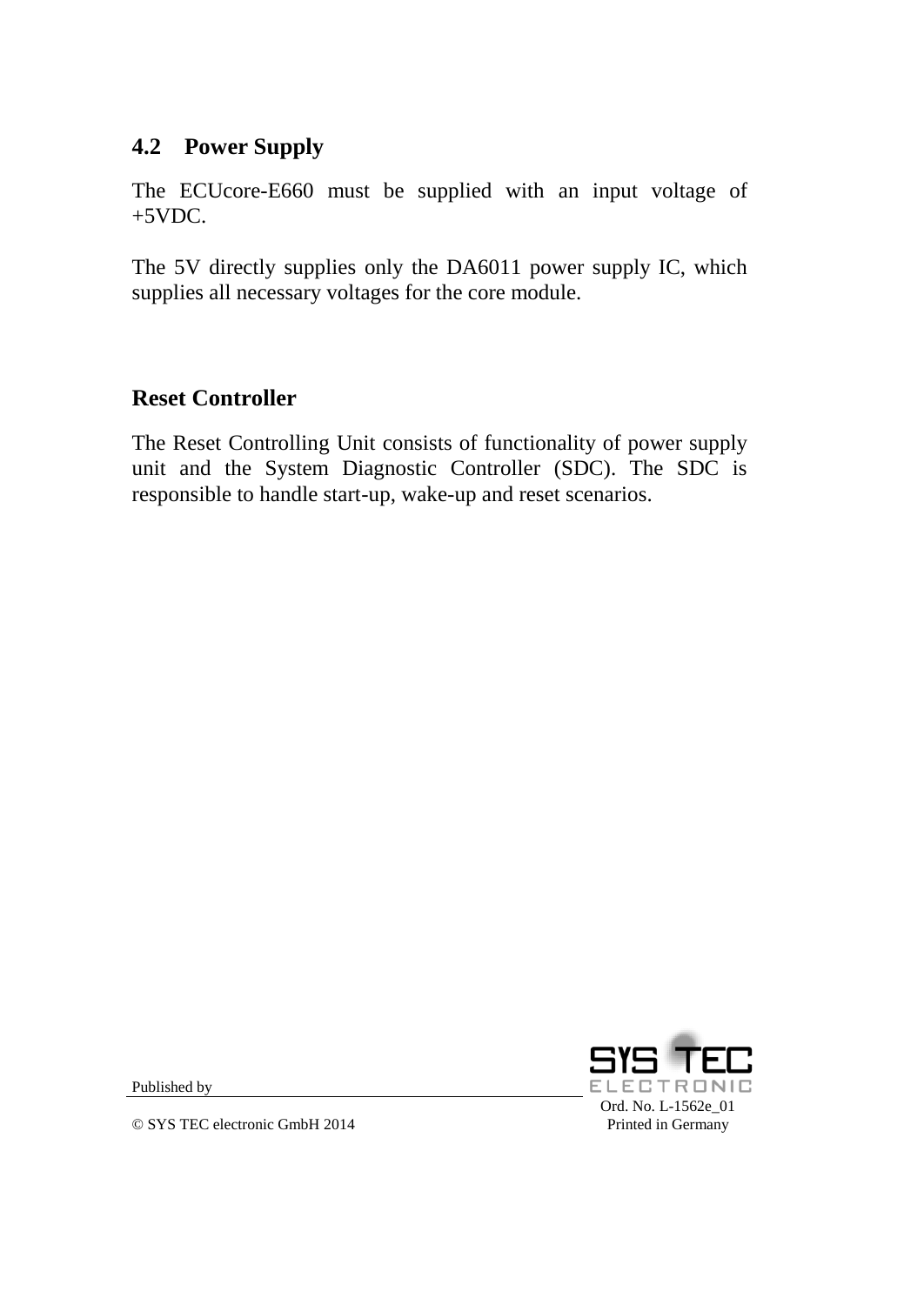# **4.3 SDRAM**

The Intel® Atom™ Processor E6xx Series contains an integrated 32 bit single-channel memory controller that supports DDR2 memory in soldered down DRAM configurations only. The memory controller supports data rates of 800 MT/s. There is no support for ECC in the memory controller.

The RAM density is 8x1Gb.

By default, a RAM with 5ns cycle time for 200MHz bus frequency is mounted.

| Memory Clock   DRAM Clock |           | l DRAM<br>Rate | Data   DRAM Type | Peak Bandwith |
|---------------------------|-----------|----------------|------------------|---------------|
| 200 MHz                   | $400$ MHz | 800MT/s        | DDR <sub>2</sub> | 3,2Gb/s       |

# **4.4 NAND-Flash**

The board is equipped with NAND-Flash.

The Flash (default: 1x NAND16GAH) is connected on standard SD Host controller of EG20T Hub by using eMMC standard. It works with up to 52 Mbyte/s data transfer rate. The density is up to 4GiByte .

# **4.5 Ethernet Controller**

The E660 supports two 10/100/1000MBit/s Ethernet channels.

One on-board PHY chip KSZ9021GNI/KSZ9031MNX allows a 10/100/1000 MBit/s physical interface. The PHY is connected with the MII interface of the EG20T Hub.

The second Ethernet PHY (Intel 82574) is an all-in-one (MAY+PHY) solution connected by one PCIExpress lane directly to Atom E660T processor.

Board connector signals are:

| Signal        | Description                |  |
|---------------|----------------------------|--|
| $ETHx$ MDI 3+ | BI DD+ (only at 1000BaseT) |  |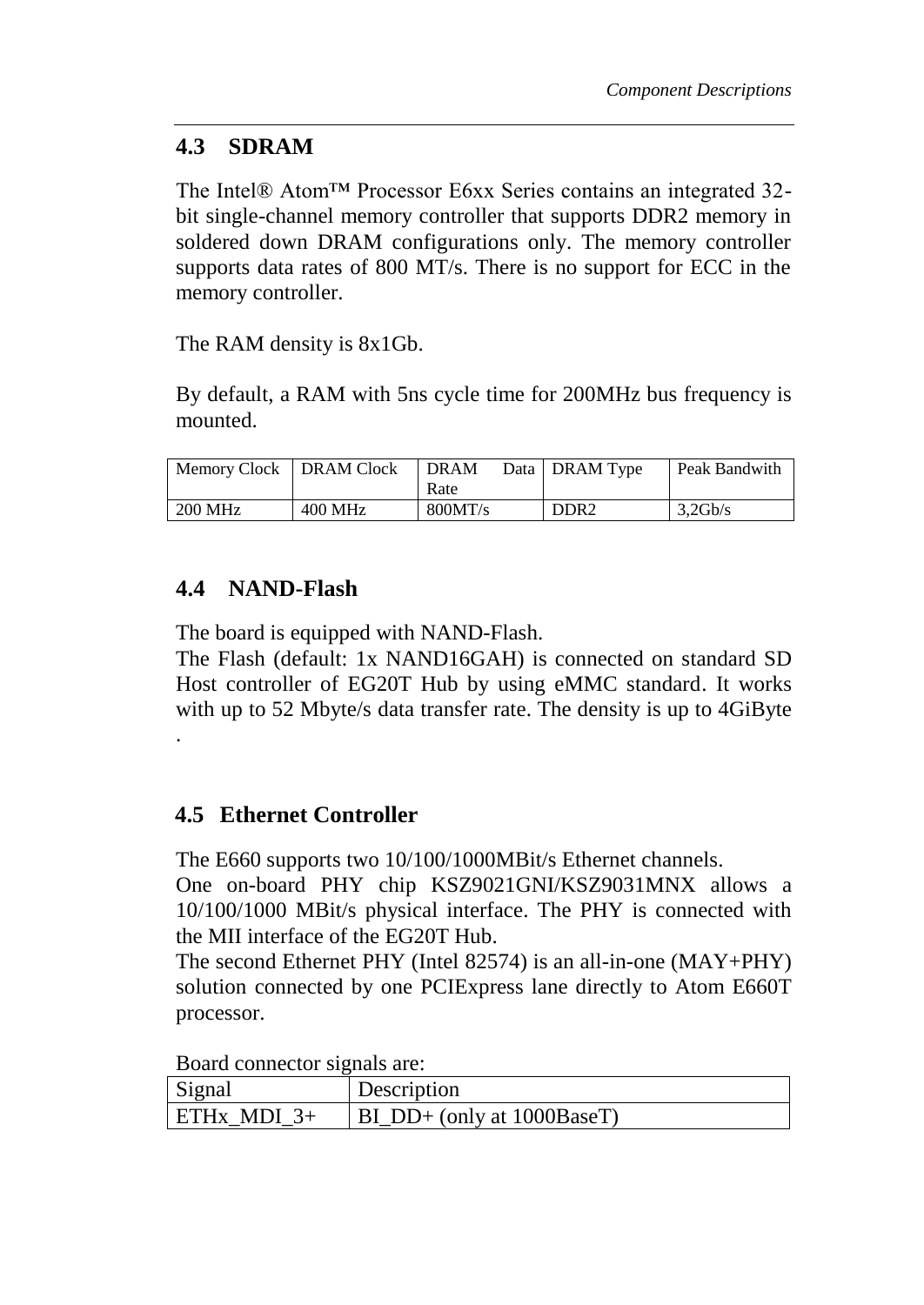| ETHx MDI 3-   | BI_DD- (only at 1000BaseT)                              |
|---------------|---------------------------------------------------------|
| ETHx_MDI_2+   | BI_DC+ (only at 1000BaseT)                              |
| ETHx_MDI_2-   | BI_DC- (only at 1000BaseT)                              |
| ETHx $MDI_1+$ | $BI_DA + (MDI-X) / BI_DB + (MDI) \rightarrow TX+$       |
| ETHx MDI 1-   | $BI\_DA$ - (MDI-X) / BI_DB- (MDI) $\rightarrow$ TX-     |
| ETHx_MDI_0+   | $BI_DA + (MDI) / BI_DB + (MDI-X) \rightarrow RX+$       |
| ETHx_MDI_0-   | $BI\_DA$ - (MDI) / $BI\_DB$ - (MDI-X) $\rightarrow$ RX- |
| ETH1_LED0     | output of PHY-LED0 (only on ETH1)                       |
| ETHx LED1     | output of PHY-LED1                                      |
| ETHx LED2     | output of PHY-LED2                                      |

*Table 6: Ethernet signals*

There are no push-/pull-resistors on MDI Signals on-board. So you probably need to add them additional to the transformer and connector as external components for communication.

SYS TEC electronic has acquired a pool of MAC addresses. The MAC address for the first Ethernet interface Eth0 is barcode-labelled and attached on the ECUcore-E660.

# **4.6 I2C Module**

The ECUcore-E660 features one I2C interface. This is a 2-wire serial bus used for communication with I2C devices. The bus is brought out via the board connector.

# **4.7 Real Time Clock**

The Atom E660T processor is equipped with a Real time clock to manage real-time applications.

The Real Time Clock (RTC) module provides a battery backed-up date and time keeping device. Three interrupt features are available: time of day alarm with once a second to once a month range, periodic

Published by

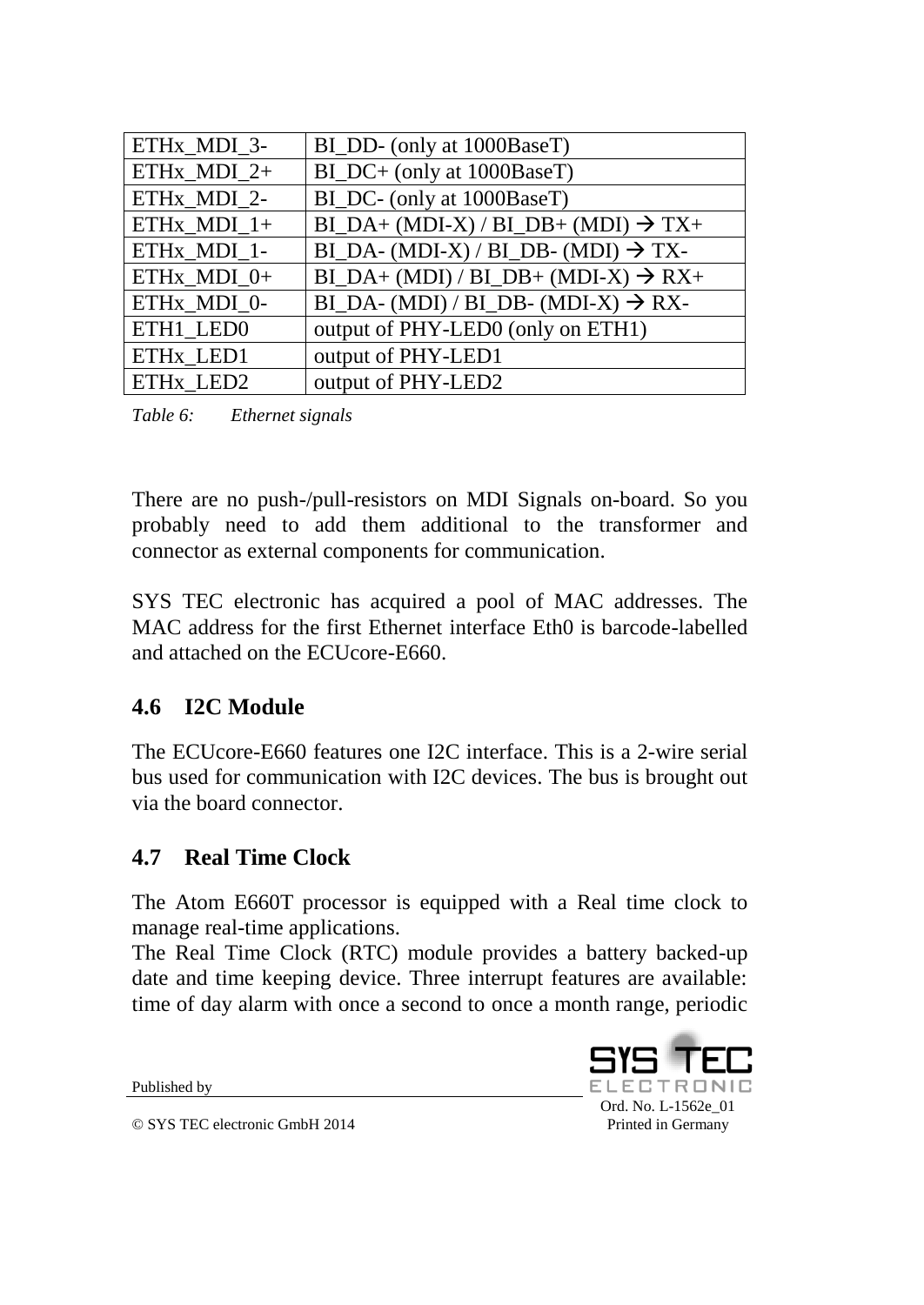rates of 122 μs to 500 ms, and end of update cycle notification. Seconds, minutes, hours, days, day of week, month, and year are counted.

The hour is represented in twelve or twenty-four hour format, and data can be represented in BCD or binary format. The design is meant to be functionally compatible with the Motorola MS146818B. The time keeping comes from an external 32.768 kHz oscillating source, which is divided to achieve an update every second.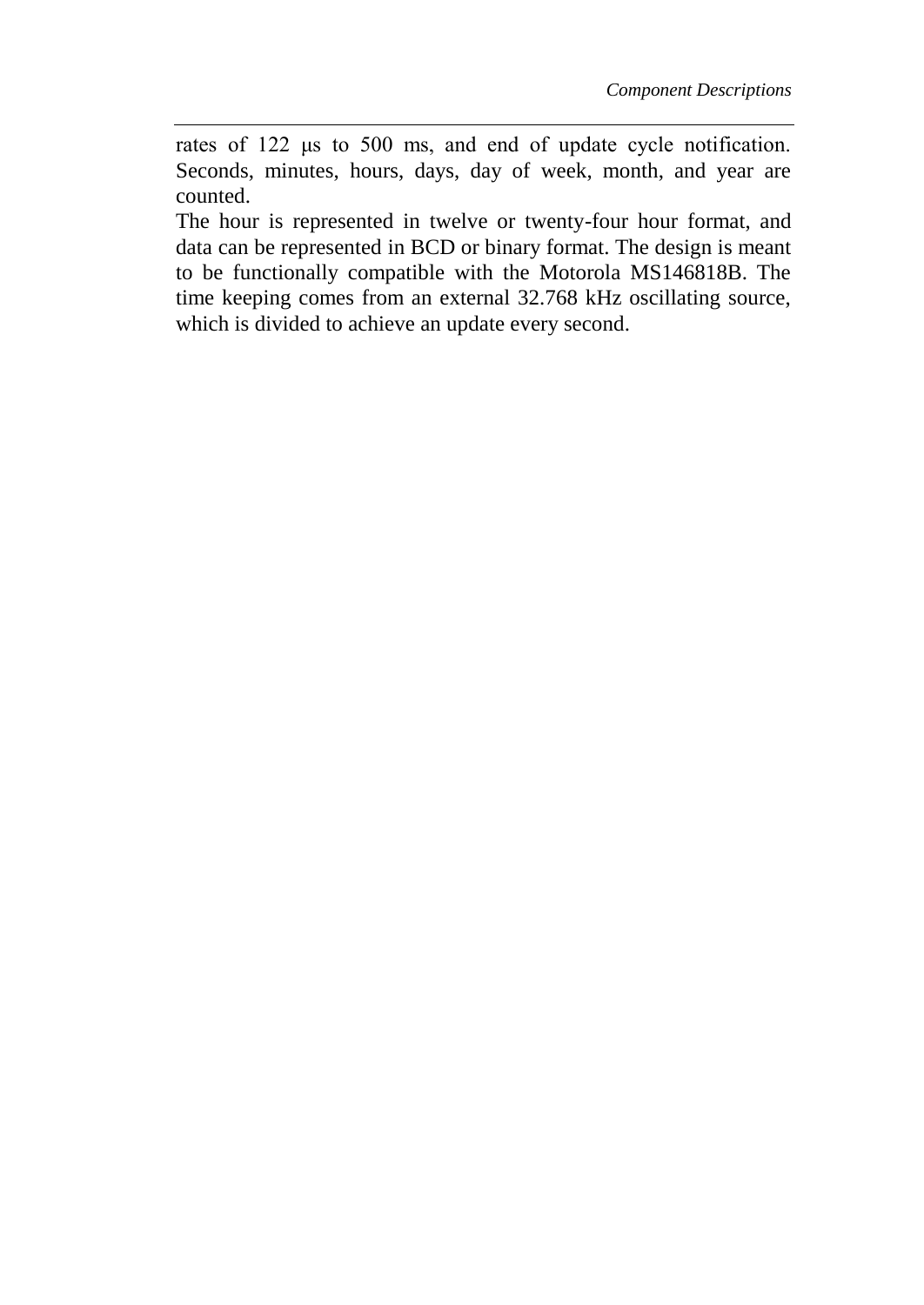# **4.8 SMBus**

The System Management Bus (abbreviated to SMBus or SMB) is a single-ended simple two-wire bus for the purpose of lightweight communication.

It is derived from I²C for communication with low-bandwidth devices, especially power related chips. Other devices might include temperature or voltage sensors and clock chips. PCIEx add-in cards may connect to a SMBus segment.

The processor provides a SMBus 1.0-compliant host controller. The host controller provides a mechanism for the CPU to initiate communications with SMB peripherals (slaves).

| IC                              | Function                          |
|---------------------------------|-----------------------------------|
| U901 (TMP101)                   | DDR2 Ambient Temperature          |
|                                 | Sensor                            |
| U900 (LM95245)                  | Atom internal Temp. Sensor        |
|                                 | processing                        |
| U1300A (Intel 82574 Eth. - PHY) | The interface can be used to      |
|                                 | configure the 82574's filters and |
|                                 | management related capabilities.  |
| U102C(SDC)                      | System Diagnostic Controller      |
|                                 | (ADC, CAN, Reset Controlling)     |

Devices connected to the E660T SMBus:

*Table 7: Devices connected by SMBus*

#### **4.8.1 Ambient Temperature Sensor**

The ECUcore-E660 features a Temperature sensor TMP101 (U901) to record ambient temperatures to, e.g., enable protection from RAM overheating. The sensor is located directly between the DDR2-RAM ICs. The ECUcore-E660 just provides the physical connection

Published by

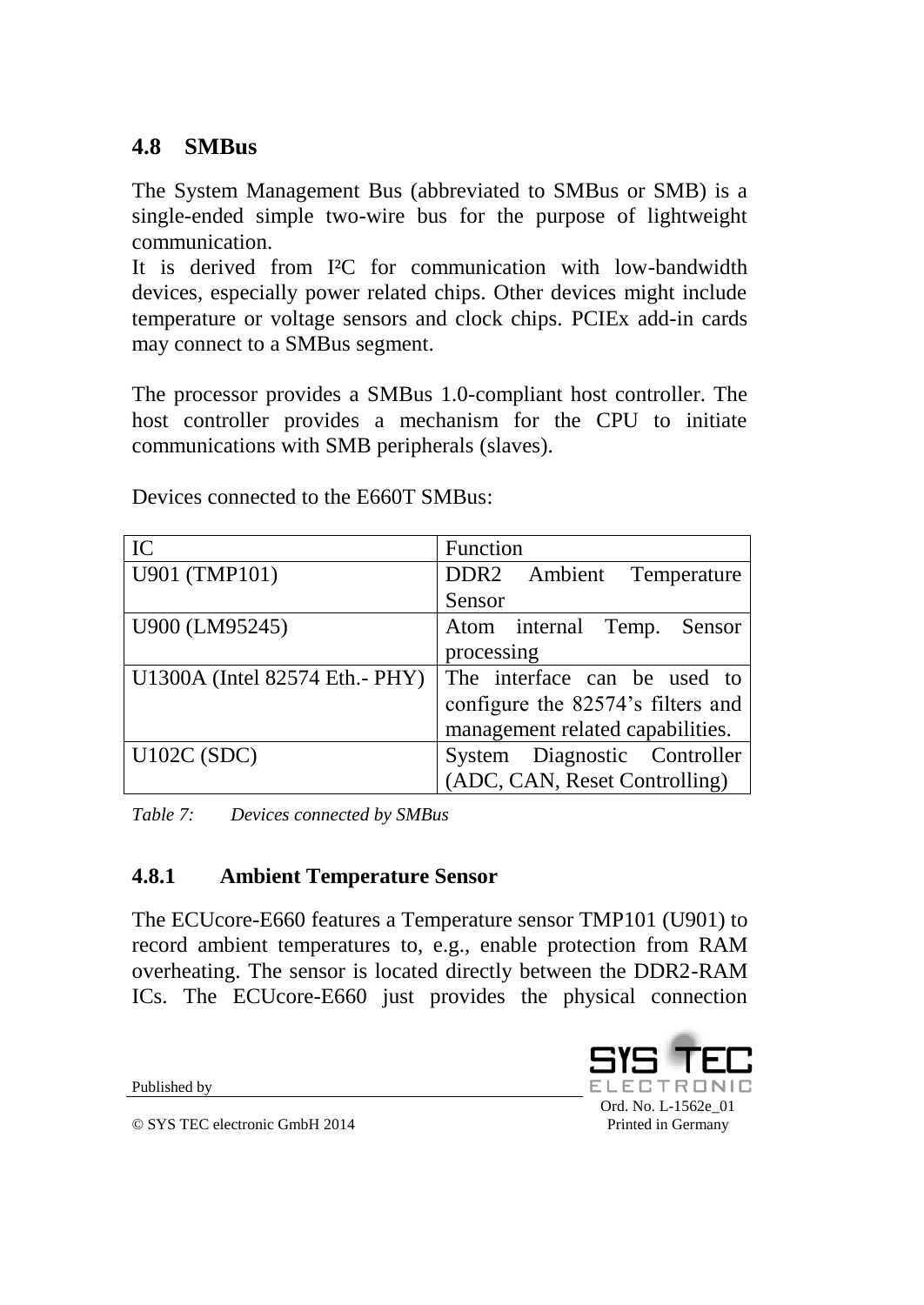between the CPU and the sensor. The communication or any protective measures are software functions to be provided by the user application.

Temperature sensor characteristics:

- Temperature resolution of 0.0625 °C
- Temperature range of  $-55^{\circ}$ C to  $+125^{\circ}$ C
- Alert pin as interrupt source if temperature exceeds defined limits

The Alert-Pin is connected to E660 to be used by the application (Pin AP19 (GPIO\_B)).

#### **4.8.2 E660 Internal Temperature Sensor**

An internal temperature sensor of E660T can be used to determine overheating of CPU-Core. For this it is necessary to place an additional IC. The LM95245 precision remote diode digital temperature sensor has following characteristics:

- Temperature resolution of 0.0625 °C
- Temperature range of -125 $\degree$ C to +125 $\degree$ C or from 0 to +255 $\degree$ C
- Alert pin as interrupt source if temperature exceeds defined limits

#### **4.8.3 System Diagnostic Controller**

The complexity of the high performing "Queens Bay" platform ( Intel Atom E6xx + Intel EG20T Hub) makes it inevitable to add an own controller for guarding and managing purposes only. Therefore the ECUcore E660 houses a separate ARM controller (STM32F103) as so called System Diagnostic Controller (SDC).

The CPU and the SDC communicate through the SMBus interface with each other.

Following features provided by the SDC:

- Temperature and voltage guarding
- Reset handling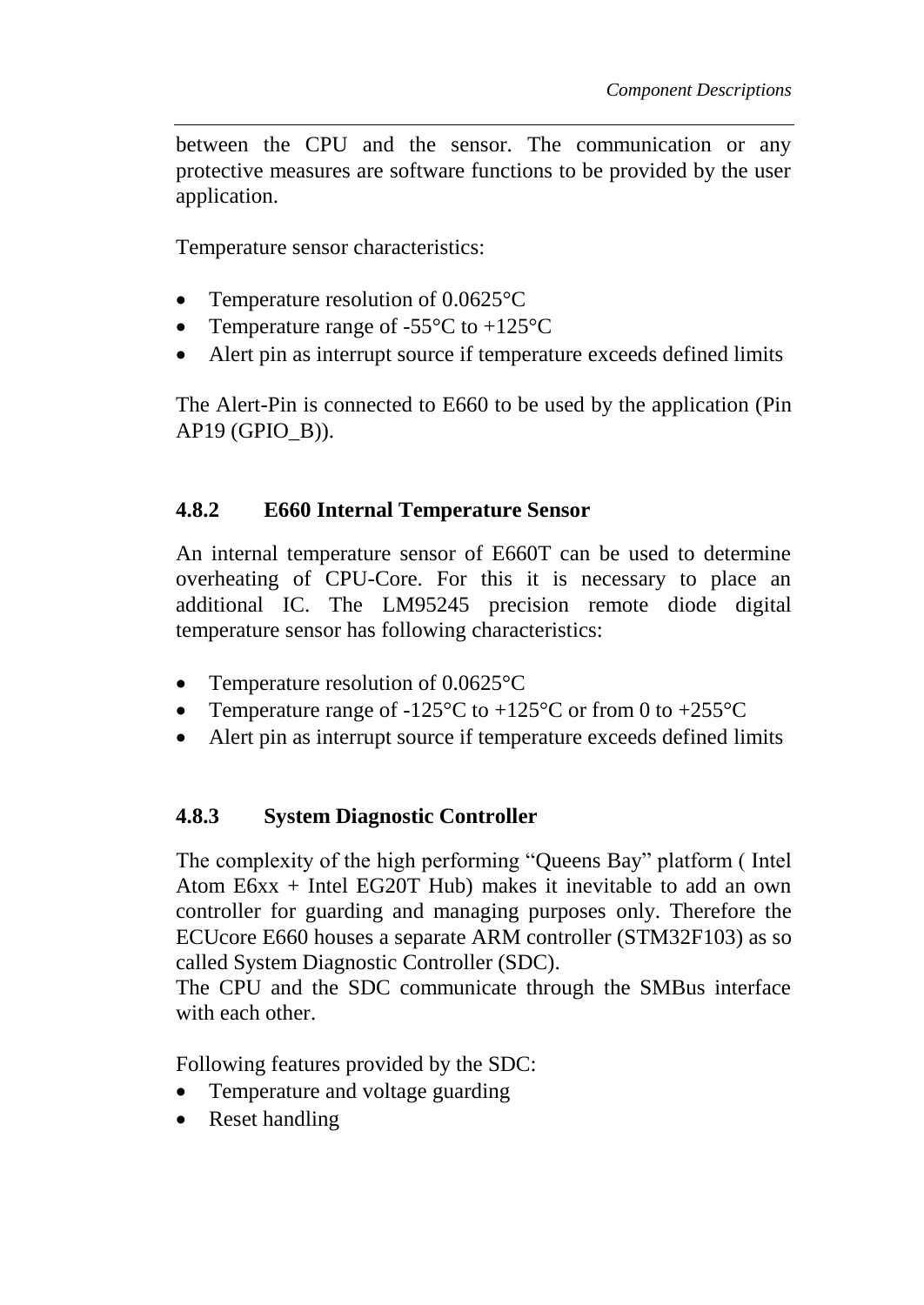- Standby/Wakeup handling
- Additional CAN interface
- Analog-Digital-Conversion
- Additional GPIOs

# **4.9 SPI Module**

The ECUcore-E660 allows high-speed serial communication with SPI devices such as EEPROM via two SPI interfaces, one directly from Atom E660T and one from EG20T Hub. The SPI interfaces contain two chip select (CS) signals each. The SPI bus signals are directly dumped via the board connector.

There is one EEPROM connected to the SPI on-board. The on-board EEPROM is connected to CSPI2 and occupy CSPI2\_SS0.

|                 | X1402-<br>Pin | <b>Connector</b><br>signal | <b>SPI</b> signal | <b>Description</b>     |
|-----------------|---------------|----------------------------|-------------------|------------------------|
| CPU             | A26           | /SPI_CS                    | /SPI_CS           | <b>SPI-Chip Select</b> |
|                 | A25           | <b>SPI MOSI</b>            | <b>SPI MTSR</b>   | <b>Master Transmit</b> |
| Atom            |               |                            | (SOUT)            | <b>Slave Receive</b>   |
|                 | A23           | <b>SPI MISO</b>            | SPI MRST (SIN)    | <b>Master Receive</b>  |
|                 |               |                            |                   | <b>Slave Transmit</b>  |
|                 | A24           | <b>SPI_CLK</b>             | SPI_CLK (SCK)     | Clock                  |
|                 | X1403-        |                            |                   |                        |
|                 | Pin           |                            |                   |                        |
|                 |               | /SPI2_CS                   | /SPI2 CS          | SPI2-Chip Select       |
|                 |               | SPI2 MOSI                  | SPI2 MTSR         | <b>Master Transmit</b> |
|                 |               |                            | (SOUT)            | <b>Slave Receive</b>   |
|                 |               | SPI2 MISO                  | SPI2 MRST         | <b>Master Receive</b>  |
| EG20T Periphery |               |                            | (SIN)             | <b>Slave Transmit</b>  |
|                 |               | SPI2 CLK                   | SPI2 CLK (SCK)    | Clock                  |

The following table shows the available SPI signals.

*Table 8: SPI Signals*

Published by

ΕL EЕ Ord. No. [L-1562e\\_01](#page-0-0) Printed in Germany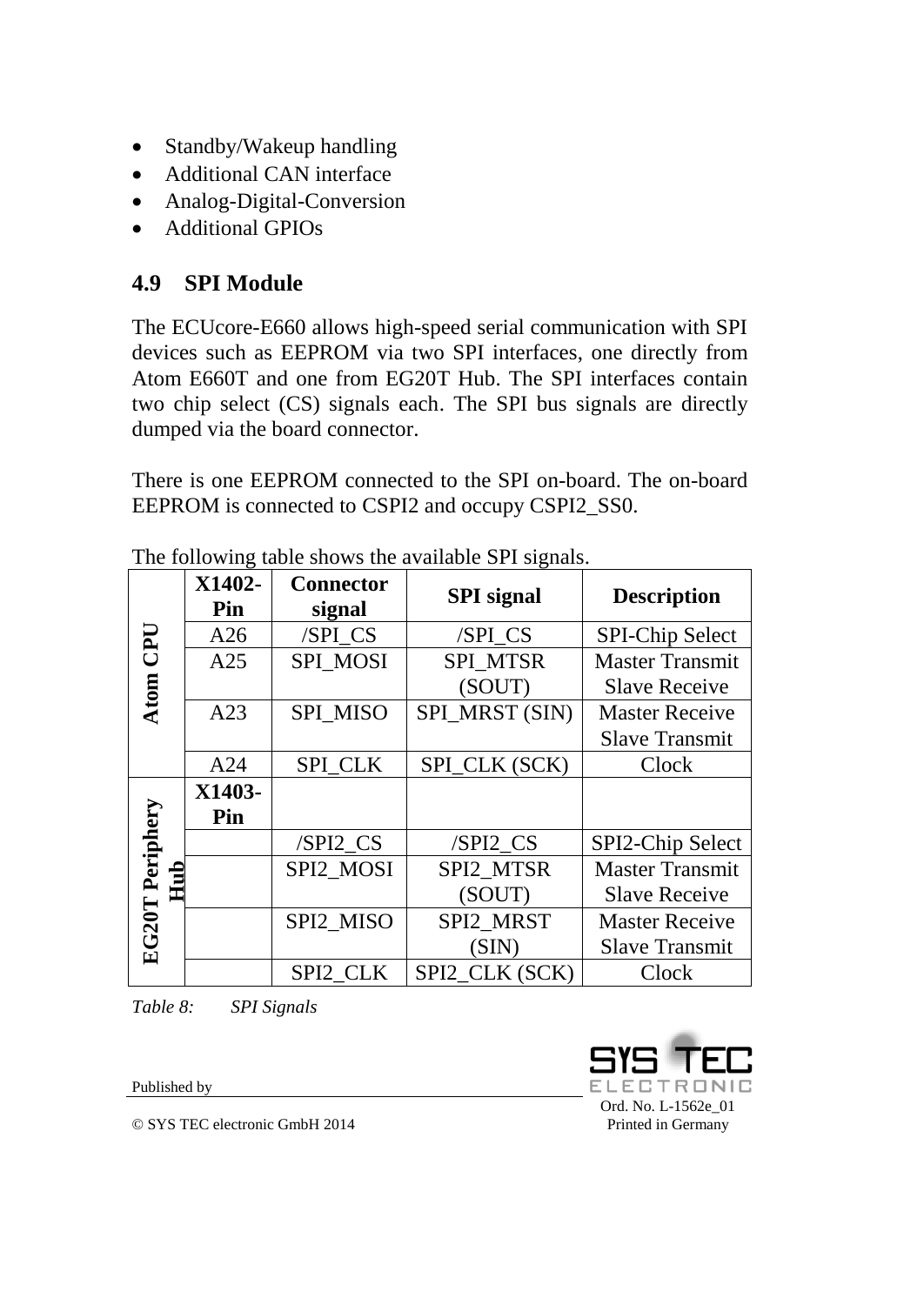#### **4.9.1 On-board EEPROM**

The ECUcore-E660 is equipped with one on-board EEPROM. The EEPROM (default SST25VF016B 16MBit) is used to store bios configuration data. It is connected to the E660T via SPI module. The EEPROM uses the chip select /SPI\_CS.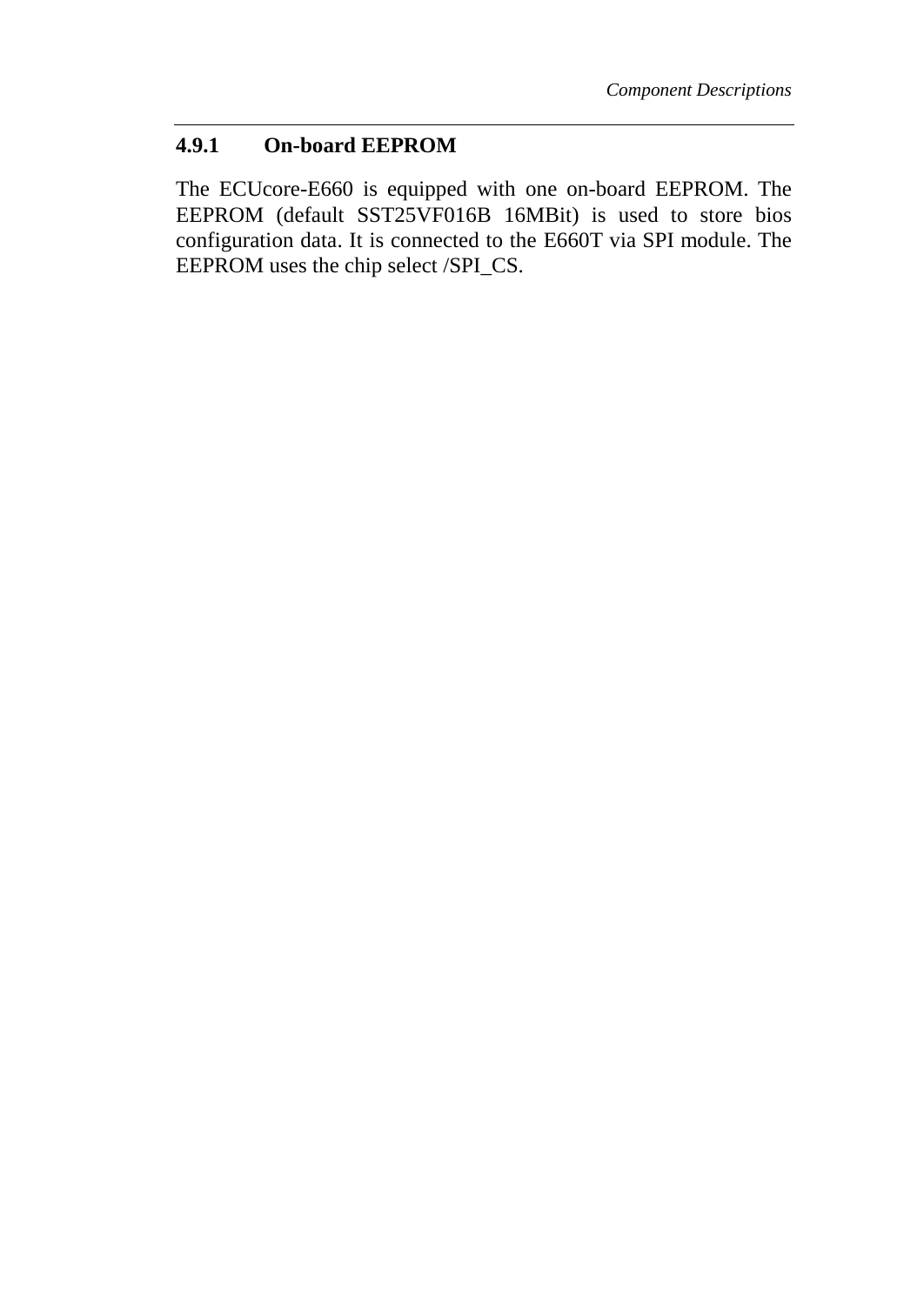# **4.10 Display Support**

To simplify the development of devices that require human machine interfaces, the ECUcore-E660 supports interfacing LCD and TFT displays directly. The Intel® Atom™ Processor E6xx Series supports LVDS and Serial DVO display ports permitting simultaneous independent operation of two displays.

The ECUcore-E660 always includes this LVDS and SDVO interface.

# **4.10.1 LVDS Interface**

The E660 supports a Low-Voltage Differential Signaling interface that allows the Graphics and Video adaptor to communicate directly to an onboard flat-panel display. The LVDS interface supports pixel color depths of 18 and 24 bits, maximum resolution up to 1280x768 @ 60 Hz. Minimum pixel clock is 19.75 MHz. Maximum pixel clock rate up to 80 MHz.

The processor does provide LVDS backlight control related signals in order to support LVDS panel backlight adjustment.

The ECUcore-E660 is designed to use a maximum pixel depth of 24bits. The following table shows the signals that are dumped out of the board via X1402

| <b>X1402-Pin</b> | <b>Connector signal</b> | <b>LVDS</b> signal |
|------------------|-------------------------|--------------------|
| A13              | LCD_DATA0+              | TXOUT0+            |
| A14              | LCD DATA0-              | TXOUT0-            |
| A15              | LCD DATA1+              | TXOUT1+            |
| A16              | LCD_DATA1-              | TXOUT1-            |
| A17              | LCD DATA2+              | TXOUT2+            |
| A18              | LCD_DATA2-              | TXOUT2-            |
| A19              | LCD_DATA3+              | TXOUT3+            |
| A20              | LCD DATA3-              | TXOUT3-            |
| A21              | LCD_CLK+                | TxCLK OUT+         |
| A22              | LCD CLK-                | TxCLK OUT-         |

*Table 9: LVDS controller signals*

Published by

Ord. No. [L-1562e\\_01](#page-0-0) Printed in Germany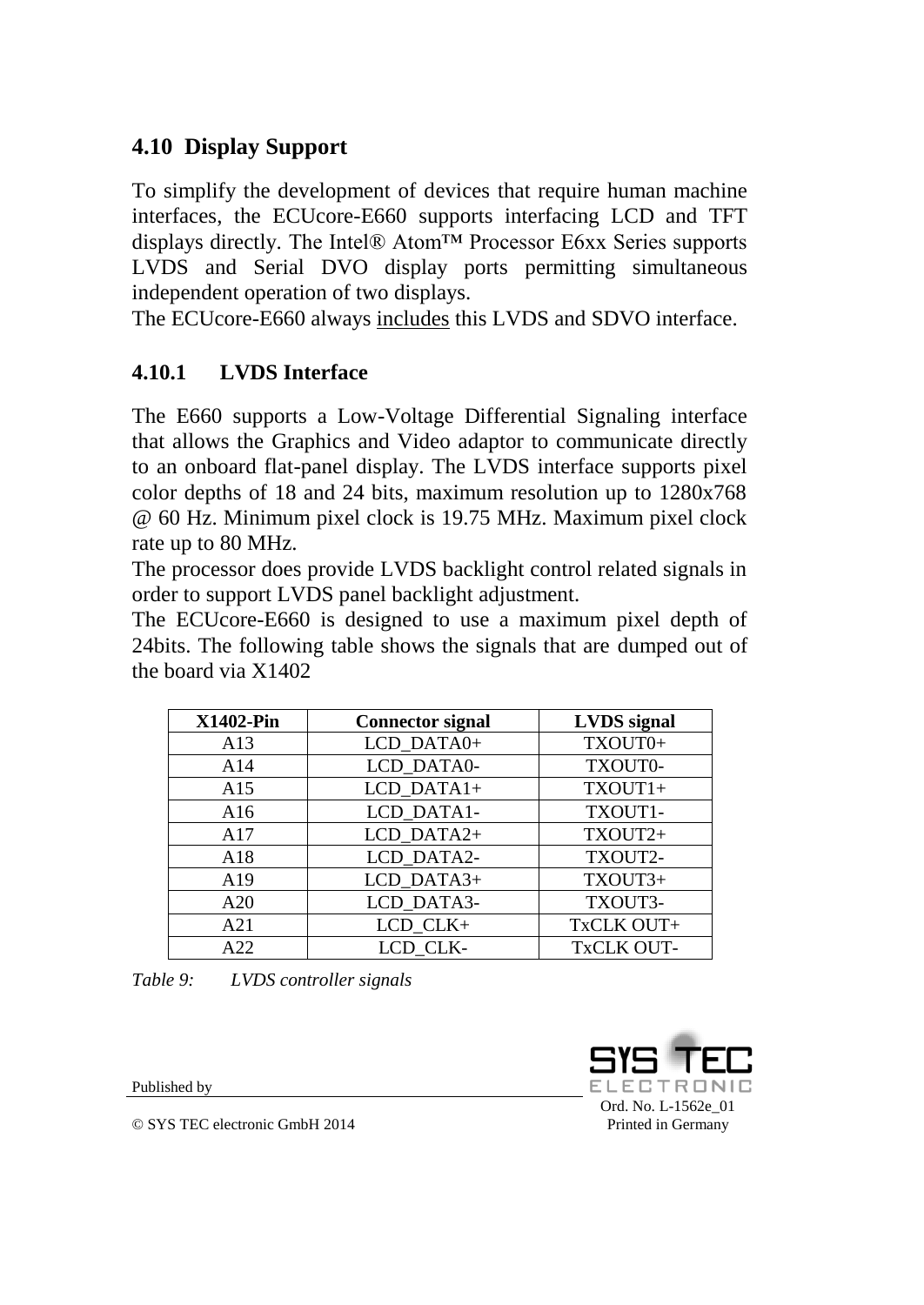#### **4.10.2 SDVO Interface**

Digital display channel capable of driving SDVO adapters that provide interfaces to a variety of external display technologies (e.g., DVI, TV-Out, analog CRT).

- Maximum resolution up to  $1280x1024 \t@ 85 Hz$ .
- Maximum pixel clock rate up to 160 MHz.

SDVO lane reversal is not supported.

The following table shows the signals that are dumped out of the board via X1402

| <b>X1402-Pin</b> | <b>Connector signal</b> | <b>Description</b>           |
|------------------|-------------------------|------------------------------|
| <b>B13</b>       | SDVO_RED+               | Differential Serial Digital  |
| <b>B14</b>       | SDVO_RED-               | Video Red                    |
| <b>B15</b>       | SDVO_GREEN+             | Differential Serial Digital  |
| <b>B16</b>       | SDVO_GREEN-             | Video Green                  |
| <b>B17</b>       | SDVO_BLUE+              | Differential Serial Digital  |
| <b>B18</b>       | SDVO_BLUE-              | Video Blue                   |
| <b>B19</b>       | SDVO_INT+               |                              |
| <b>B20</b>       | SDVO_INT-               | Differential interrupt input |
| <b>B21</b>       | SDVO_CLK+               | Differential clock signal    |
| <b>B22</b>       | SDVO_CLK-               | (runs between 100 MHz        |
|                  |                         | and 200 MHz)                 |
| <b>B23</b>       | SDVO_TVCLKIN+           | Differential TV-OUT          |
| <b>B24</b>       | SDVO_TVCLKIN-           | <b>Synchronization Clock</b> |
| <b>B25</b>       | SDVO_STALL+             | Differential input.          |
| <b>B26</b>       | SDVO_STALL-             | Allows a scaling SDVO        |
|                  |                         | device to stall the pixel    |
|                  |                         | pipeline                     |
| <b>B27</b>       | SDVO_CTRLCLK            | Single-ended control clock   |
|                  |                         | line to the                  |
|                  |                         | SDVO device.                 |
| <b>B28</b>       | SDVO_CTRLDATA           | Is used in                   |
|                  |                         | conjunction with             |
|                  |                         | SDVO_CTRLCLK to transfer     |
|                  |                         | device config,               |
|                  |                         | PROM, and monitor DDC        |
|                  |                         | information                  |

| Table 10: | SVDO signals |
|-----------|--------------|
|-----------|--------------|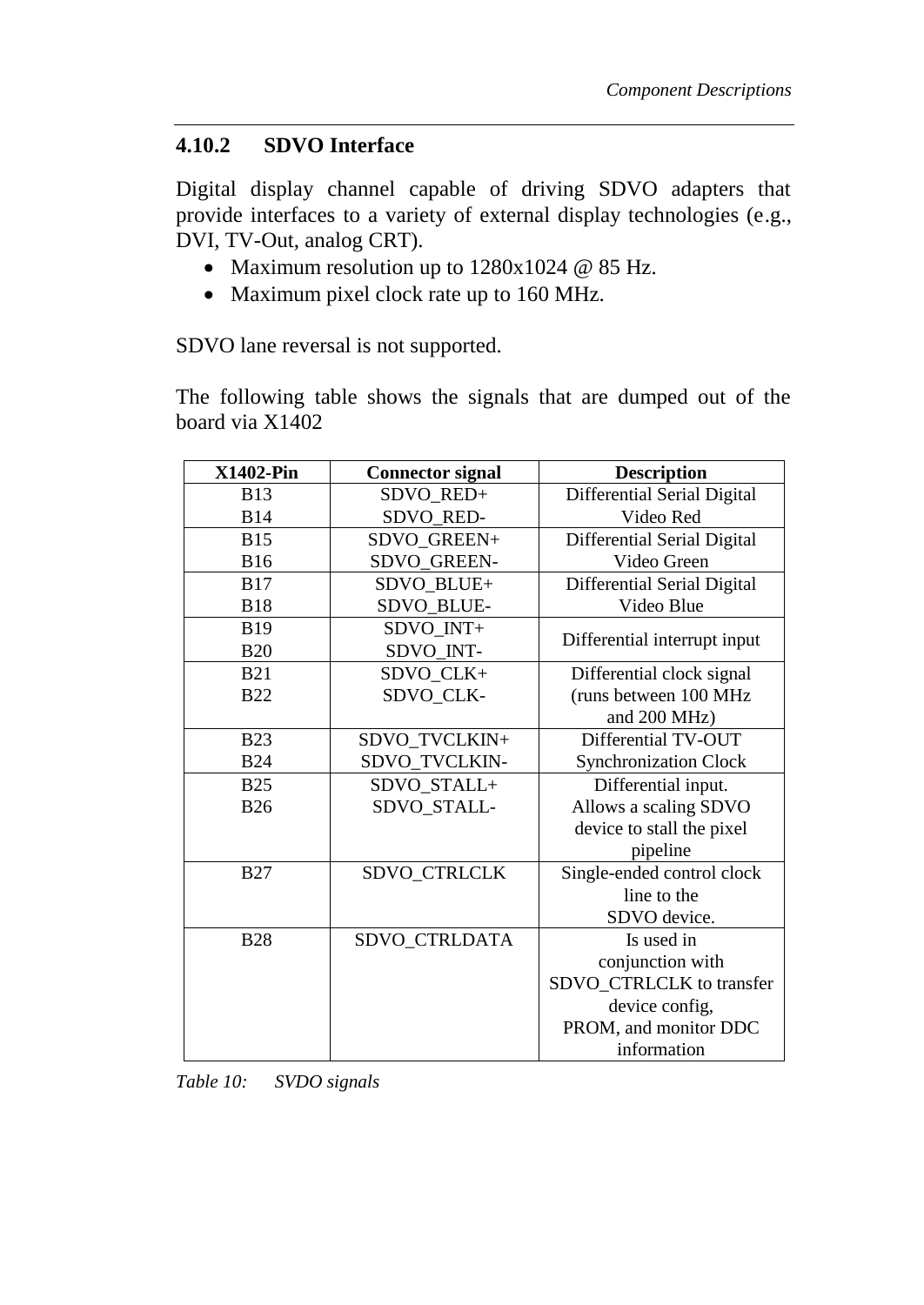# **4.11 CAN Interface**

The ECUcore-E660 includes two CAN interfaces. One is placed directly by the EG20T Periphery Hub (PCH) and one by the SDC. In cause of disaffected behavior at the EG20T CAN interface it is recommended to use the CAN-Interface provided by SDC.

| X1401-Pin      | Signal          |
|----------------|-----------------|
| B <sub>3</sub> | $CAN_RX(PCH)$   |
| <b>B4</b>      | CAN TX (PCH)    |
| A39            | SDC_CANRX (SDC) |
| A40            | SDC CANTX (SDC) |

Both interfaces are dumped out to X1401 connector:

*Table 11: CAN Signals*

# **4.12 Serial Interface**

The ECUcore-E660 supports up to 4 independent UARTs. They feature individual baud rate generators.

UART0 ie available on the board connector with the following lines: RXD, TXD, CTS, RTS and SCK.

UART1-3 only features 2-wire UARTs.

Features:

- Supports full UART and 2-wire UART
	- o UART0: full UART
	- o UART1-3: 2-wire UART
- Full-duplex buffering
- Full status reporting

Published by

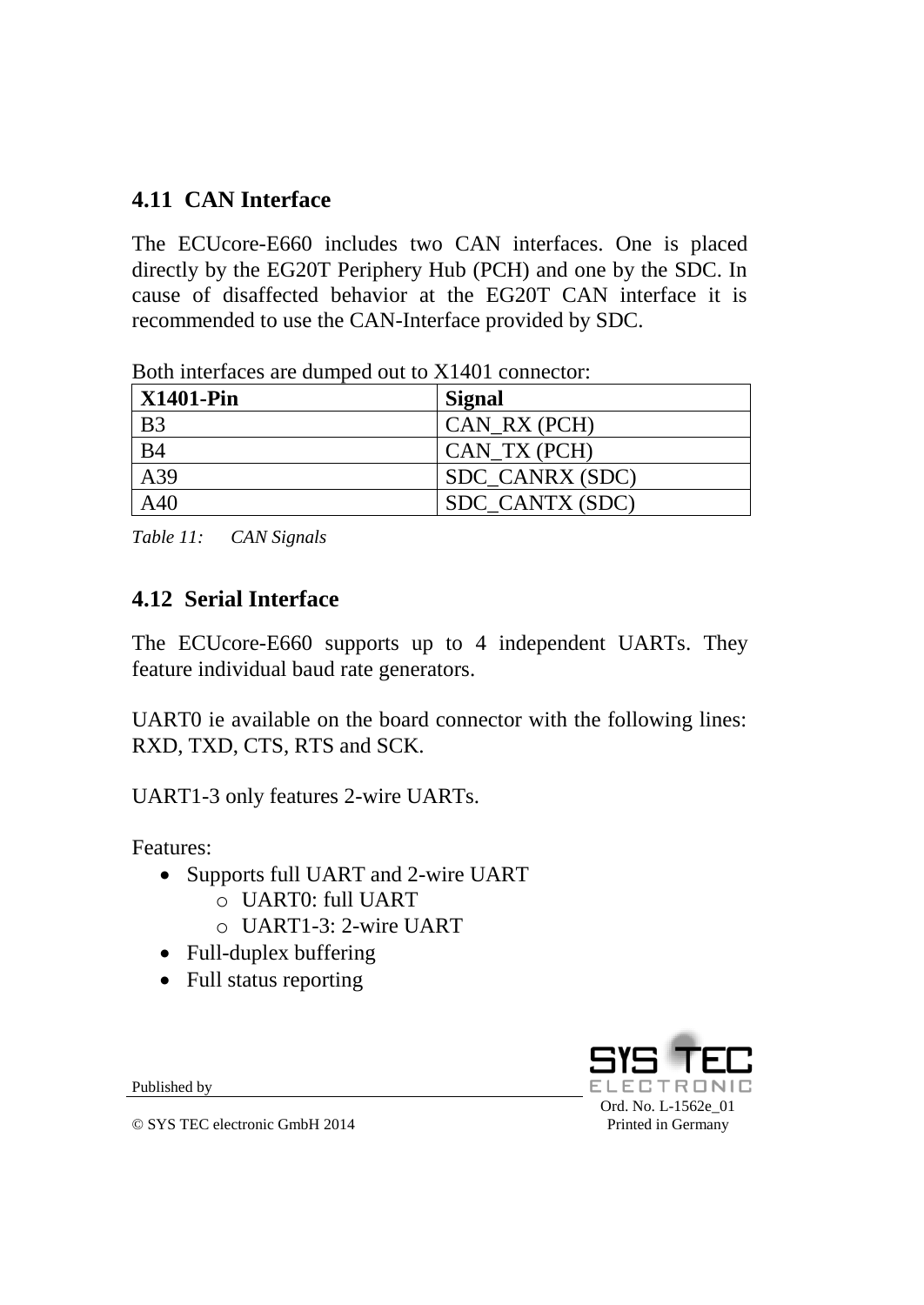- Reduces interrupts to CPU by implementing 256bytes(UART0) or 64-bytes(UART1-3) transmit and receive FIFOs
- Independent control of the following: transmission interrupt, reception interrupt, line status interrupt, and FIFOs
- Programmable serial interface
	- $\circ$  5-, 6-, 7-, or 8-bit character
	- o Generation and verification of odd parity, even parity, or no parity
	- $\circ$  1, 1.5, and 2 stop bits
- •Programmable baud rate generator
	- o UART0: from 300 bps to 4Mbps
	- o UART1-3: from 300 bps to 1Mbps
- Equipped with DMA interface

Following UART-Signals dumped out to X1402:

| <b>X1402-Pin</b> | <b>Signal</b>    |
|------------------|------------------|
| A27              | <b>UARTO_TX</b>  |
| A28              | <b>UARTO_RX</b>  |
| <b>B29</b>       | <b>UARTO_CTS</b> |
| <b>B30</b>       | <b>UARTO_DCD</b> |
| <b>B31</b>       | <b>UARTO DSR</b> |
| <b>B32</b>       | <b>UARTO DTR</b> |
| <b>B33</b>       | <b>UARTO RI</b>  |
| <b>B34</b>       | <b>UARTO RTS</b> |
| A30              | <b>UART1_TX</b>  |
| A31              | <b>UART1_RX</b>  |
| A32              | <b>UART2_TX</b>  |
| A33              | <b>UART2_RX</b>  |
| A34              | <b>UART3_TX</b>  |
| A35              | <b>UART3 RX</b>  |

*Table 12: UART Signals*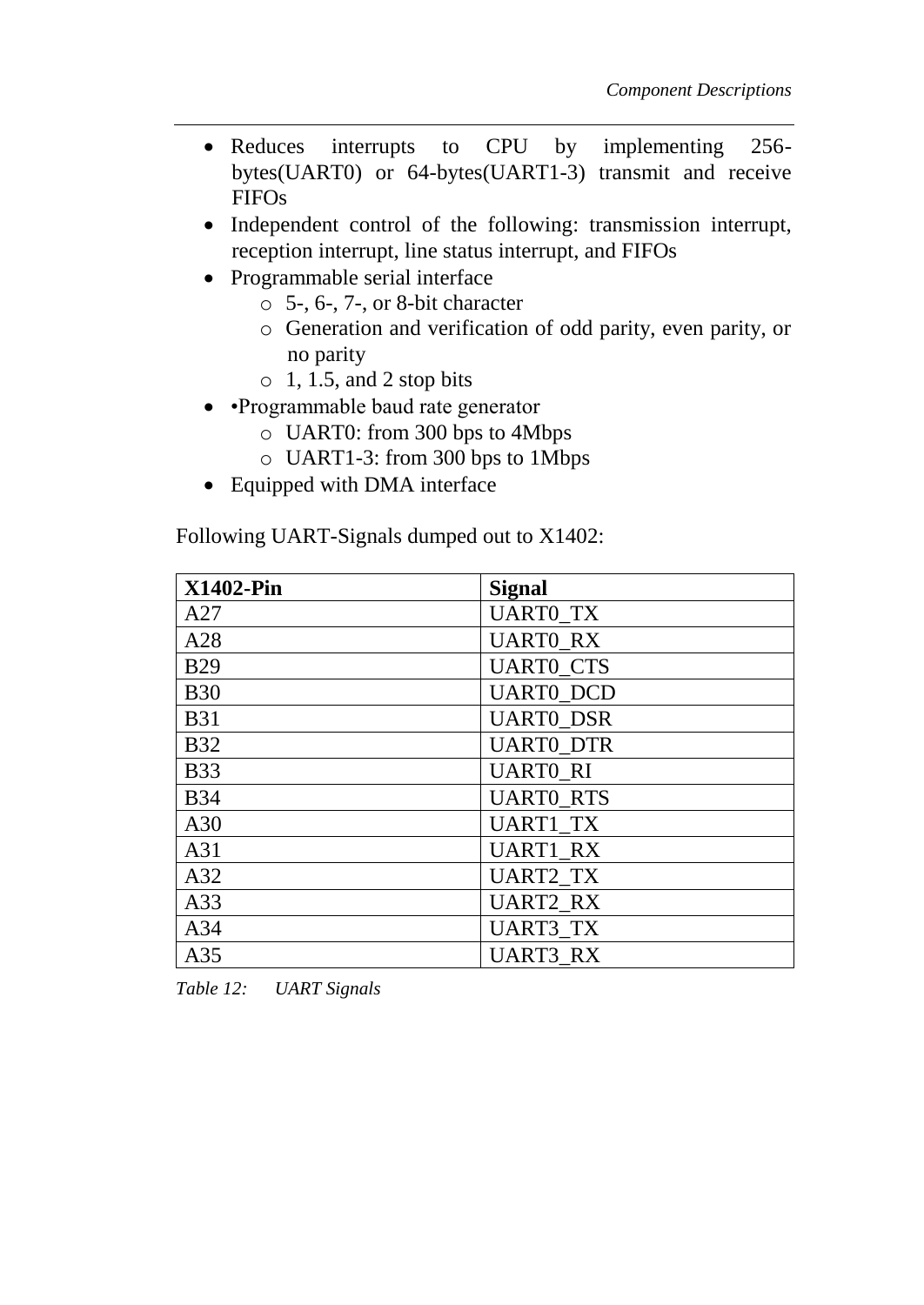## **4.13 SDCard/MMC Interface**

The ECUcore-E660 supports two multimedia-card interfaces. Both MMC interfaces (SDIO0 and SDIO1) are brought out via connector. Each interface has 8 data pins for the usage as SD-Card or MMC interface.

Card Detect and Card Protect are supported by default on ECUcore-E660 pin connector.

#### **4.14 USB Interfaces**

The ECUcore-E660 provides six USB2.0 (480Mbit/s) host and one USB2.0 (480Mbit/s) device interfaces. Each interface is brought out at the connector.

No security components (such as TVS-Diodes) are provided at the module, they have to be mounted near the USB connector on the customer board.

Over-current protection is not supported by default. If necessary, use an external current limiting device with over-current-flag and connect it to one of the E660 USB-OVC pin.

| X1402- | <b>Signal</b>        | <b>Description</b>                            |
|--------|----------------------|-----------------------------------------------|
| Pin    |                      |                                               |
| A22    | USB_H4_POW_EN        | <b>USB Host 4 Port Power Enable</b>           |
| A23    | /USB_H4_OVC          | USB Host 4 Port Overcurrent Indication        |
| A24    | $USB_H4$ -           | <b>USB Host 4 Differential Data Bus</b>       |
| A25    | $USB_H4_+$           |                                               |
| A26    | USB0H2_POW_EN        | <b>USB Host 2 Port Power Enable</b>           |
| A27    | /USB H2 OVC          | <b>USB Host 2 Port Overcurrent Indication</b> |
| A28    | $USB_H2$ -           | USB Host 2 Differential Data Bus              |
| A29    | $USB_H2_+$           |                                               |
| A30    | USB_H0_POW_EN        | <b>USB Host 0 Port Power Enable</b>           |
| A31    | /USB H0 OVC          | <b>USB Host 0 Port Overcurrent Indication</b> |
| A32    | USB H <sub>0</sub> - | <b>USB Host 0 Differential Data Bus</b>       |

Following USB-Signals dumped out to X1400:

Published by



Printed in Germany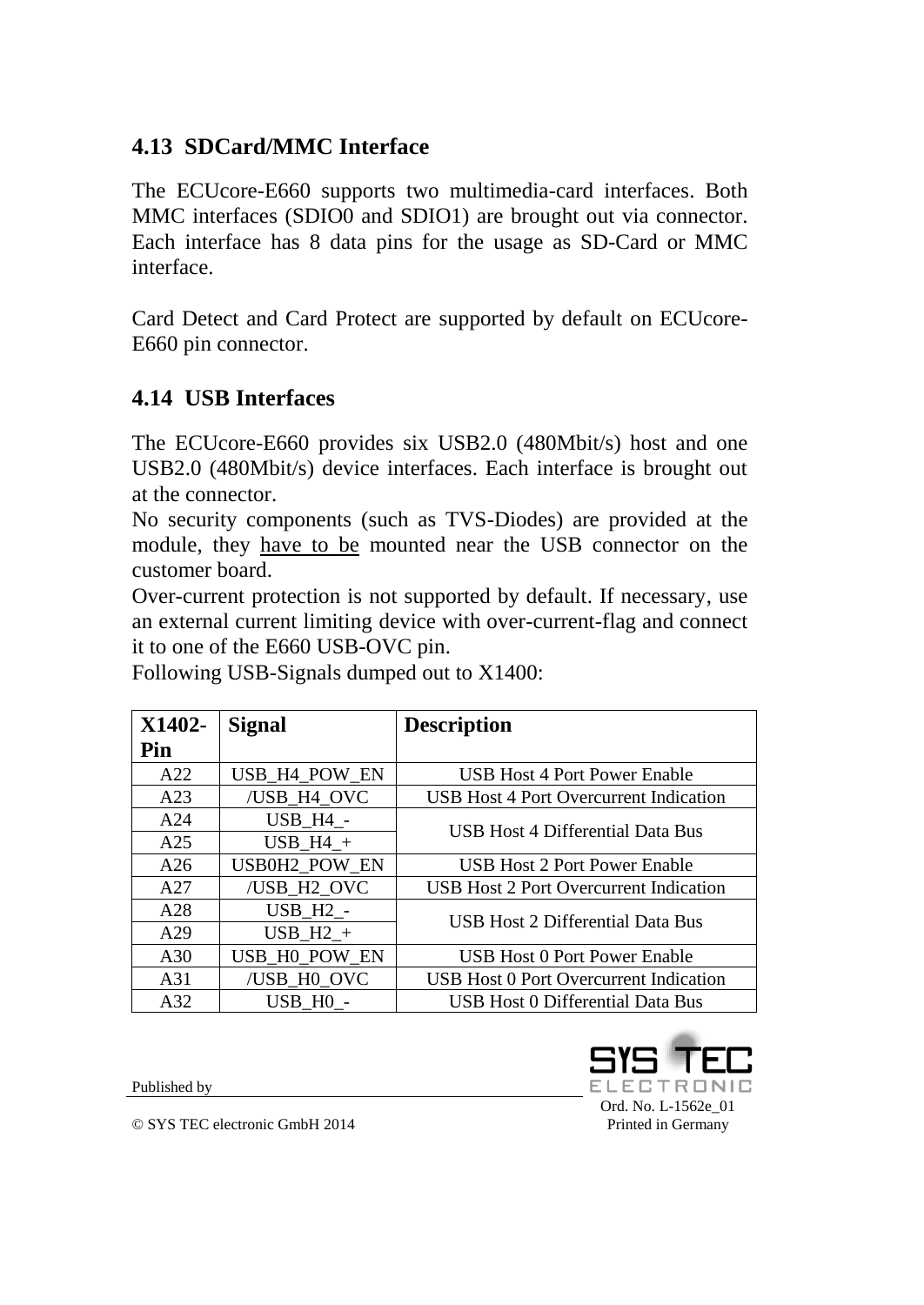| A33             | $USB$ HO $+$    |                                               |  |
|-----------------|-----------------|-----------------------------------------------|--|
| A <sub>34</sub> | $USB_D$ -       | <b>USB Device Differential Data Bus -</b>     |  |
| A35             | $USB$ D +       |                                               |  |
| <b>B22</b>      | USB_H5_POW_EN   | <b>USB Host 5 Port Power Enable</b>           |  |
| <b>B23</b>      | /USB H5 OVC     | <b>USB Host 5 Port Overcurrent Indication</b> |  |
| <b>B24</b>      | <b>USB_H5_-</b> | USB Host 5 Differential Data Bus              |  |
| <b>B25</b>      | USB H5 $+$      |                                               |  |
| <b>B26</b>      | USB_H3_POW_EN   | <b>USB Host 3 Port Power Enable</b>           |  |
| <b>B27</b>      | /USB_H3_OVC     | <b>USB Host 3 Port Overcurrent Indication</b> |  |
| <b>B28</b>      | <b>USB H3 -</b> | <b>USB Host 3 Differential Data Bus</b>       |  |
| <b>B29</b>      | USB $H3 +$      |                                               |  |
| <b>B30</b>      | USB_H1_POW_EN   | <b>USB Host 1 Port Power Enable</b>           |  |
| <b>B31</b>      | /USB H1 OVC     | <b>USB Host 1 Port Overcurrent Indication</b> |  |
| <b>B32</b>      | USB H1 -        | USB Host 1 Differential Data Bus              |  |
| <b>B33</b>      | USB $H1 +$      |                                               |  |

*Table 13: UART Signals*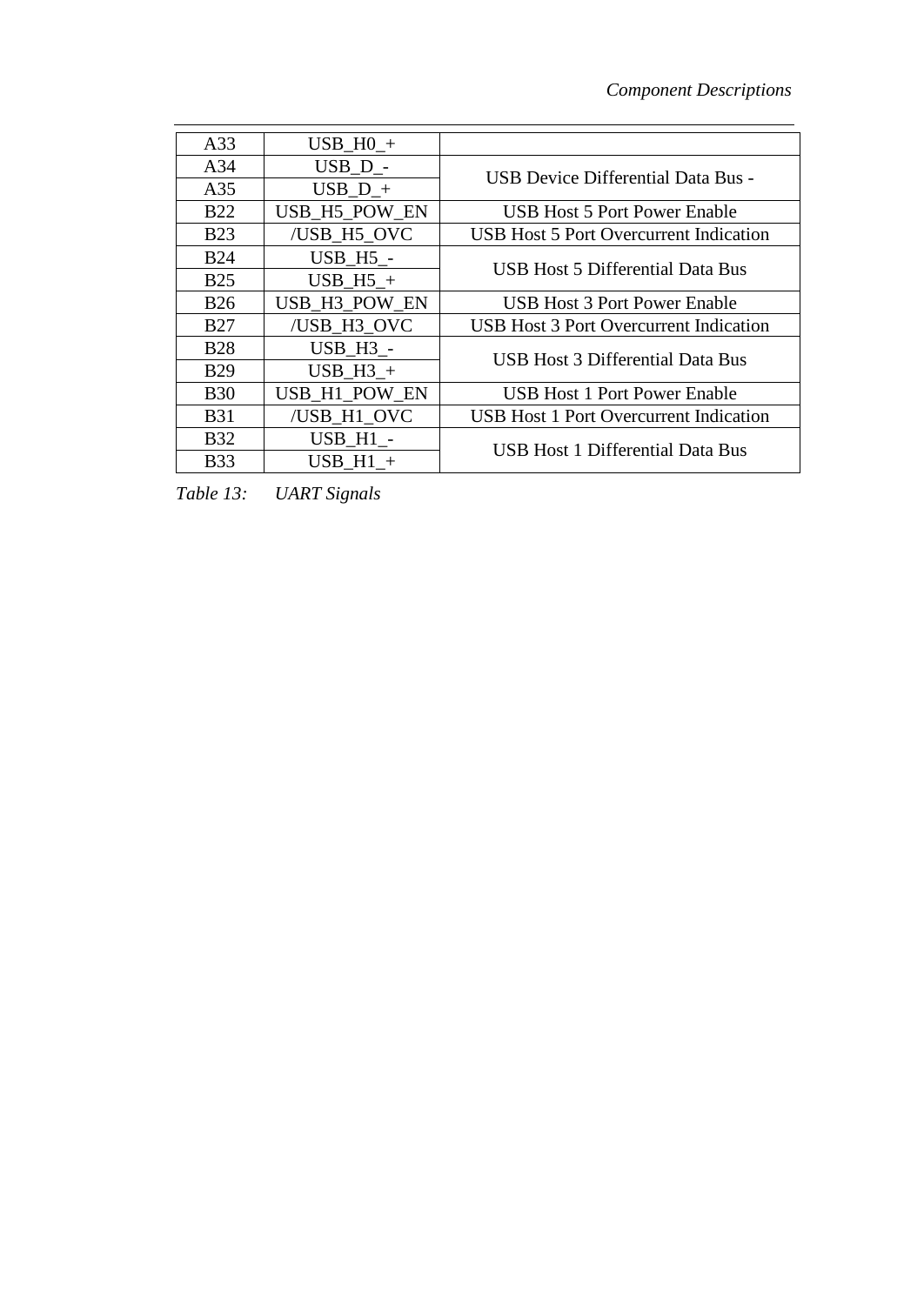# **4.15 Serial HD Audio Interface**

The Intel® High Definition Audio controller consists of a set of DMA engines that are used to move samples of digitally encoded data between system memory and an external codec(s). The controller communicates with the external codec(s) over the Intel® HD Audio serial link. The E660 implements two output DMA engines and two input DMA engines. The Output DMA engines move digital data from system memory to a D-A converter in a codec. The processor implements a single Serial Data Output signal (HDA\_SDO) that is connected to all external codecs.

The Input DMA engines move digital data from the A-D converter in the codec to system memory. The processor supports up to two external codecs by implementing two Serial Data Input signals (HDA\_SDI[1:0]), one dedicated to each of the supported codecs. The external codec has to be placed on the customer board.

| X1400-Pin                | Signal               | Description                                                                                                                                                       |
|--------------------------|----------------------|-------------------------------------------------------------------------------------------------------------------------------------------------------------------|
| A18                      | HDA SYNC             | This signal is an 48-kHz fixed rate<br>sample sync to the $codec(s)$ .                                                                                            |
| A19                      | /HDA RST             | <b>Reset for external Codec</b>                                                                                                                                   |
| A20                      | HDA_CLK              | 24MHz serial data clock with integrated<br>pulldown                                                                                                               |
| A21                      | HDA_SDO              | serial<br>TDM data output to the $codec(s)$                                                                                                                       |
| <b>B18</b><br><b>B19</b> | HDA_SDI1<br>HDA SDI0 | serial<br>TDM data input to the codec(s) with integrated<br>pulldown                                                                                              |
| <b>B20</b>               | /HAD DOCKEN          | This active low signal controls the external<br>Intel <sup>®</sup> HD Audio docking isolation logic                                                               |
| <b>B21</b>               | /HAD DOCKRST         | This signal is a dedicated reset signal for the<br>$codec(s)$ in the docking station. It works similar<br>to, but independent of, the normal<br>HDA RST B signal. |

*Table 14: HD Audio signals*

Published by

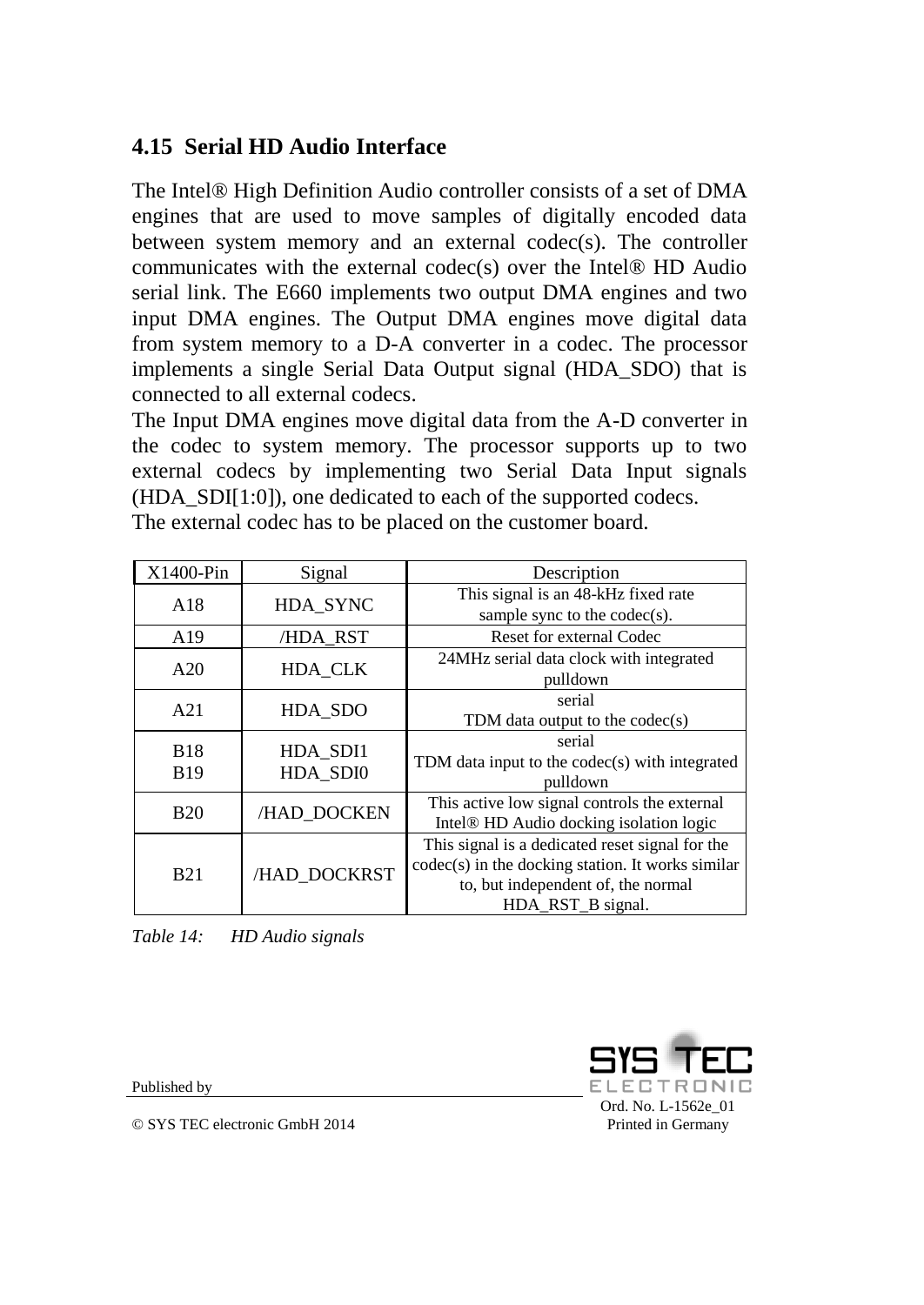#### **4.16 LPC Interface**

The LPC controller implements a low pin count interface that supports the LPC 1.1 specification:

- LSMI\_B can be connected to any of the SMI capable GPIO signals.
- The EC's PME\_B should connect it to GPE\_B.
- The LPC controller's SUS\_STAT\_B signal is connected directly to the LPCPD\_B signal.

The LPC controller does not implement DMA or bus mastering cycles.

The LPC Bus at ECUcore E660 is directly dumped out to X1400 Pin B1 to B9.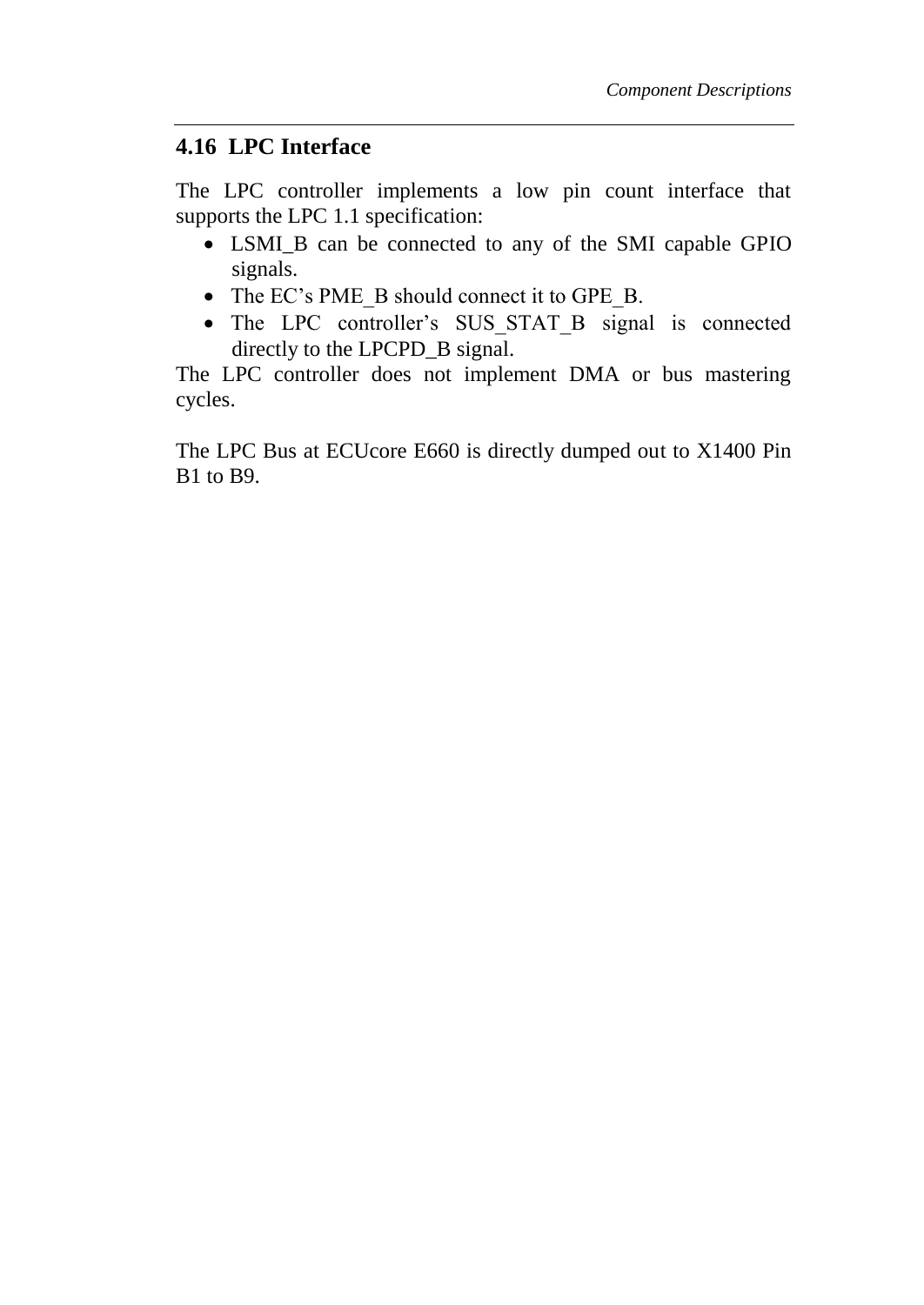# **5 Technical Data**

The physical dimension of the ECUcore-E660 is shown in the figure below.



*Figure 4: Physical Dimensions*

The height including the board connector and components is about 8mm. The thickness of the PCB is about 1.6mm. The maximum component height on top is about 3mm.

| dimensions            | $78$ mm x $54$ mm x $8$ mm                   |
|-----------------------|----------------------------------------------|
| weight                | approximately 21,5g                          |
| operating temperature | -40 $\rm{^{\circ}C}$ to +85 $\rm{^{\circ}C}$ |
| storage temperature   | -40 $\rm{^{\circ}C}$ to +85 $\rm{^{\circ}C}$ |
| operating voltage     | $3.3V$ DC $\pm$ 5%                           |
| current consumption   | typ. $820mA$                                 |
| I/O-Level             | $3.3V$ DC $\pm$ 5%                           |

Published by

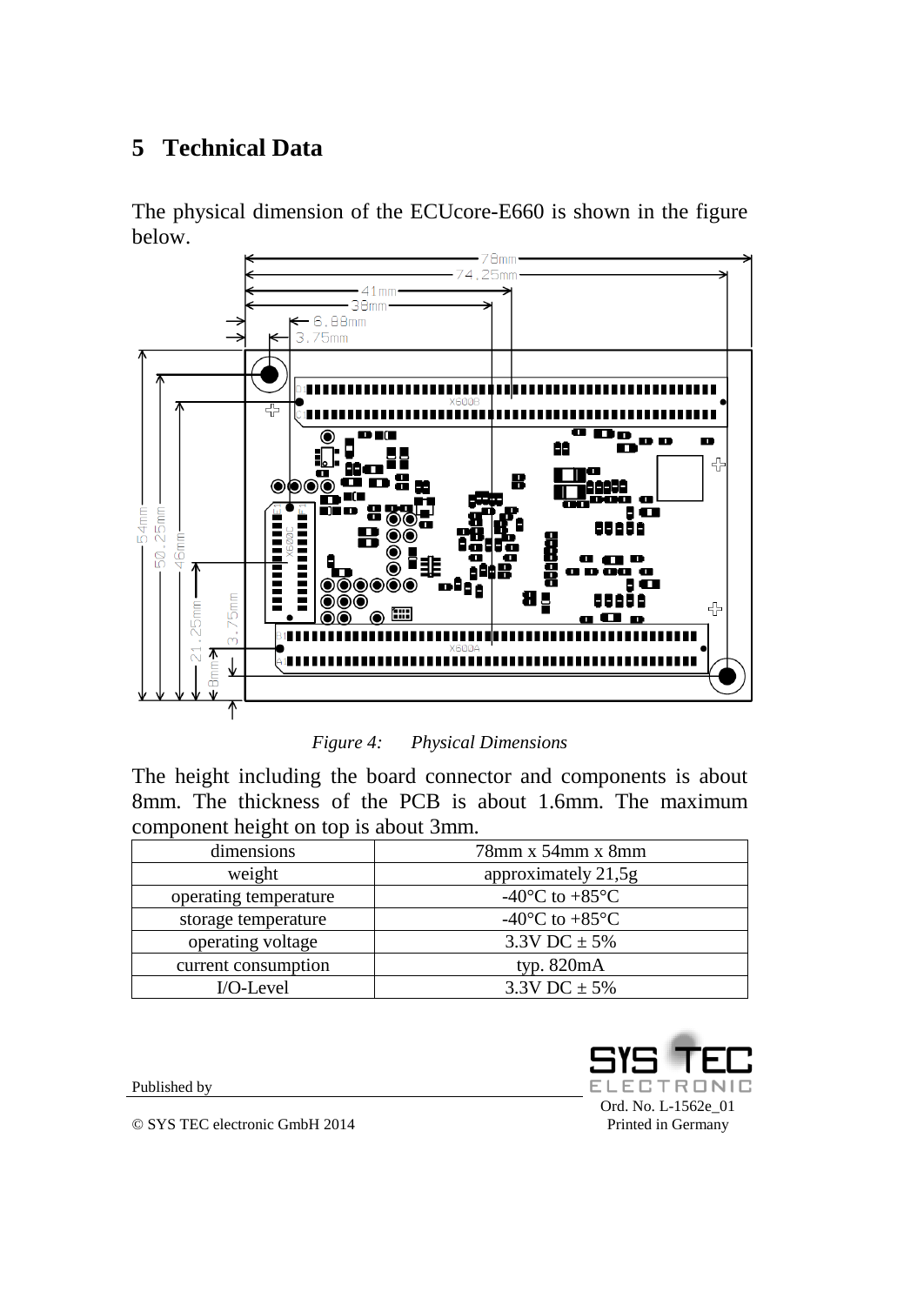*Table 15: Technical Data*